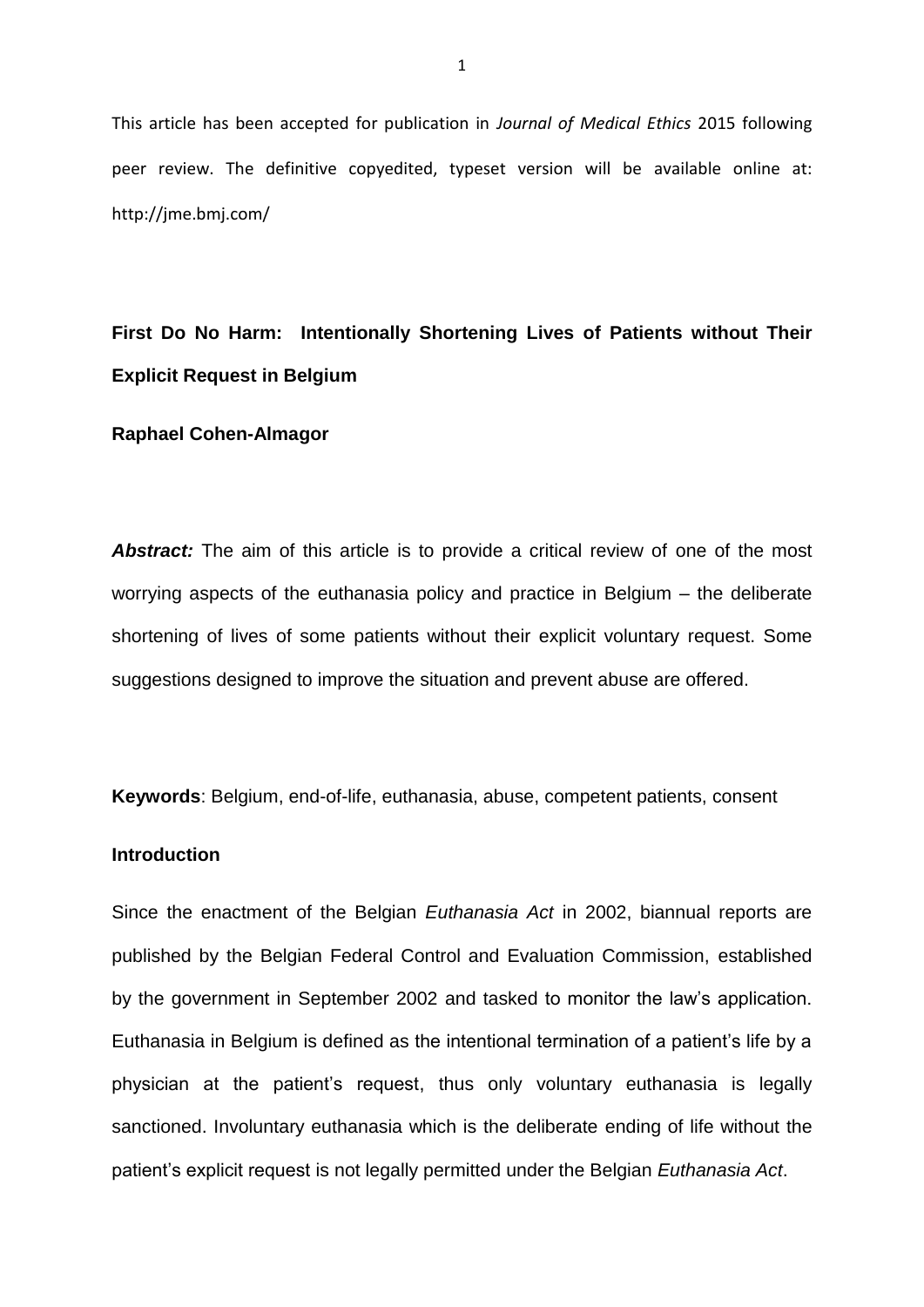The aim of this paper is to raise concerns about the shortening of patients' lives in Belgium without the patients' explicit consent. First, background information is provided. The paper surveys the published data and explains why this practice is conducted in Belgium. It acknowledges a decrease of life-ending practices without the patient's explicit request and offers three possible explanations to this decrease. The paper criticises explanations provided by some Belgian physicians for carrying out this questionable practice. The paper also offers a critique of the Belgian Society of Intensive Care Medicine Council statement paper on the administration of sedative agents with the direct intention "of shortening the process of terminal palliative care in patients with no prospect of a meaningful recovery".<sup>1</sup> Finally, some suggestions designed to improve the situation are offered. These proposals follow conversations with Belgian medical ethicists and clinicians as to what might be an acceptable practice at the present time, bearing in mind their own culture and medical practices. The Belgian legislators and medical establishment are invited to reflect and ponder so as to prevent potential abuse.

This paper is part of a research project on euthanasia in Belgium that commenced in 2003. $^2$  Its methodology is based on critical review of the literature supplemented by conversations, discussions and interviews that I have conducted in Belgium with leading professionals (scholars and practitioners) during the past eleven years (2003-2014). As I see little point in offering suggestions that would be ignored by the Belgian medical profession, the extensive fieldwork in Belgium during which I consulted relevant experts has both helped to formulate my claims and to devise some constructive suggestions for improvement. The claims that I report from my interviews have also been confirmed and verified by the existing literature reported in this paper.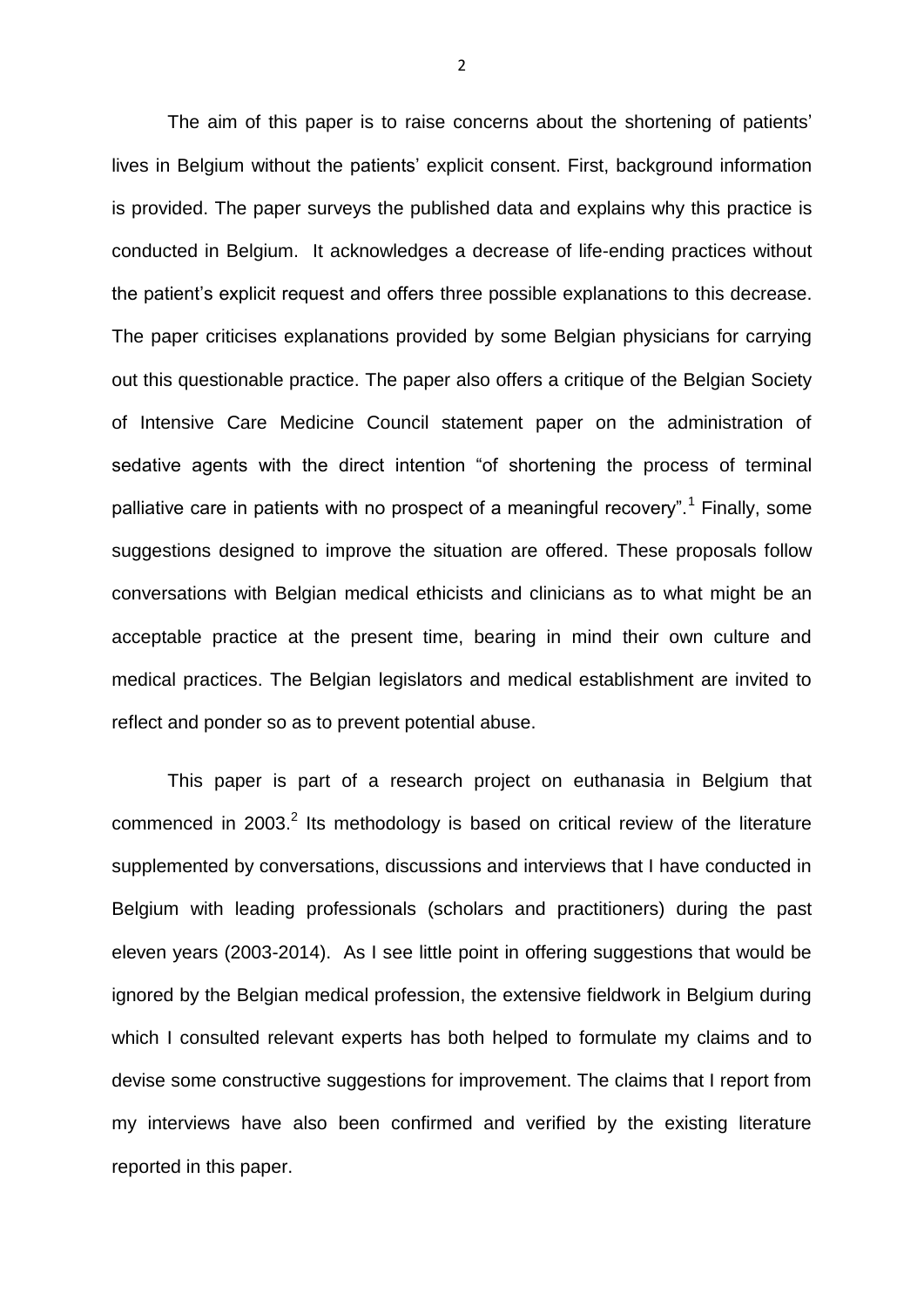#### **The Belgian Law and Beyond**

On 20 January 2001, a commission of Belgium's upper house voted in favour of proposed euthanasia legislation, which would make euthanasia no longer punishable by law, provided certain requirements were met. $3$  On 25 October 2001, Belgium's Senate approved the law by 44 in favour, 23 against, 2 abstentions and 2 senators who failed to register a vote. In Belgian society at large, an opinion survey showed that three-quarters of those asked were broadly in favour of legalizing euthanasia. $4$ On 16 May 2002, after only two days of heated debate, the Belgian lower house of parliament approved the bill by 86 votes in favour, 51 against and with 10 abstentions.<sup>5</sup> The Socialist-Liberal-Green 'Purple coalition' overcame the objections of the Christian Democrats. It is important to note that the euthanasia legalization was finalized without the broad involvement of and consensus among the medical professions.<sup>6</sup> While many physicians in Belgium wholeheartedly applauded the *Euthanasia Act*, a considerable part of the medical profession remained silent and a minority expressed reservations. In 2009, sixty-six percent of the sampled Belgian physicians agreed that the euthanasia law contributes to the carefulness of physicians' end-of-life behaviour; 10% thought that the law impedes the development of palliative care.<sup>7</sup>

The legislation lays out the terms for physicians to intentionally end the lives of patients. At the heart of this legislation is the free will of the patient who asks for euthanasia. The physician who performs euthanasia is not performing an unlawful act if s/he has ascertained that the patient is an adult or an emancipated minor, capable and conscious at the time of his/her request; $<sup>8</sup>$  the request is voluntary, well-</sup> thought-out and reiterated, and is not the result of outside pressure; the patient is in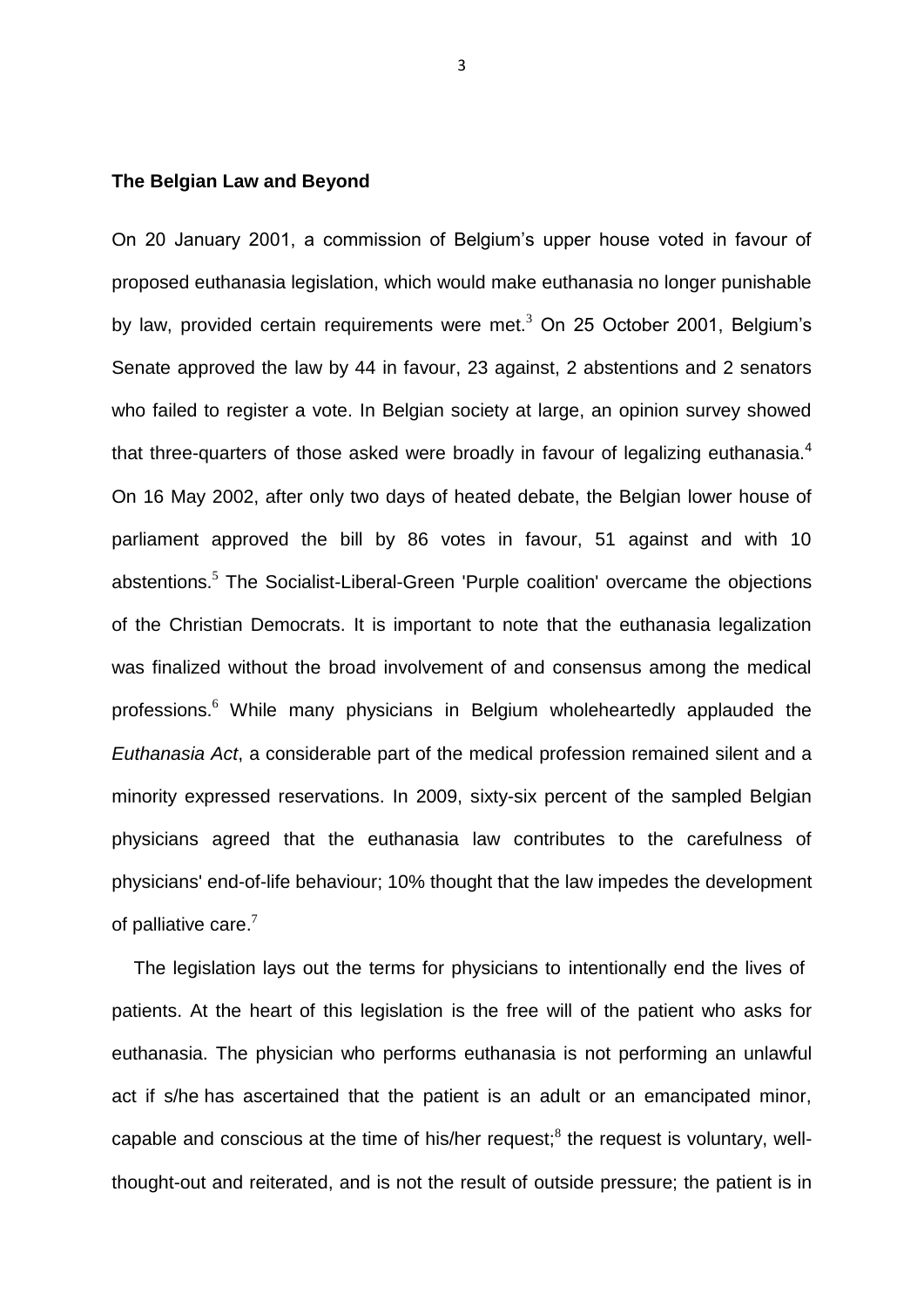a hopeless medical condition and complains of constant and unbearable physical or mental pain which cannot be relieved and is the result of a serious and incurable accidental or pathological condition, and s/he has complied with the conditions and procedures prescribed by the present law. $<sup>9</sup>$  The law sets certain conditions in order</sup> to carry out euthanasia under terminal circumstances and defines extra conditions for cases in which non-terminal patients request euthanasia. For the latter group of patients (such as those who suffer from neurological conditions causing quadriplegia) who request to die, at least one month must elapse between the written request and the mercy killing, and the attending physician needs to consult a psychiatrist or a specialist in the disorder in question.<sup>10</sup>

The fourth report to the legislative chambers (2008‐2009), drawn up by the Federal Commission for Control and Assessment of Euthanasia, showed that 92% of the cases were concerned with lawful euthanasia practices with terminal patients while 8% of the cases concerned non-terminal patients. The most often declared illnesses mentioned to justify this latter type of request were primarily neuropsychiatric diseases, followed by degenerative neuromuscular diseases and a combination of non-fatal "multiple pathologies".<sup>11</sup> In recent years, however, the practice of euthanasia has been extended to include people who were depressed, and who were tired of and/or unhappy with their lives.<sup>12</sup> In early 2014, Belgium became the first country to allow euthanasia for terminally ill children of any age. Whether or not children have the experience and wisdom to make a sound choice about such a grave decision is disputed. $13$  Research also indicates some physicians' confusion about and lack of understanding of the *Euthanasia Act*;<sup>14</sup> a problem of inadequate consultation with an independent expert, $15$  and a problem concerning lack of notification of euthanasia cases.<sup>16</sup> Smets *et al* found that in Flanders, only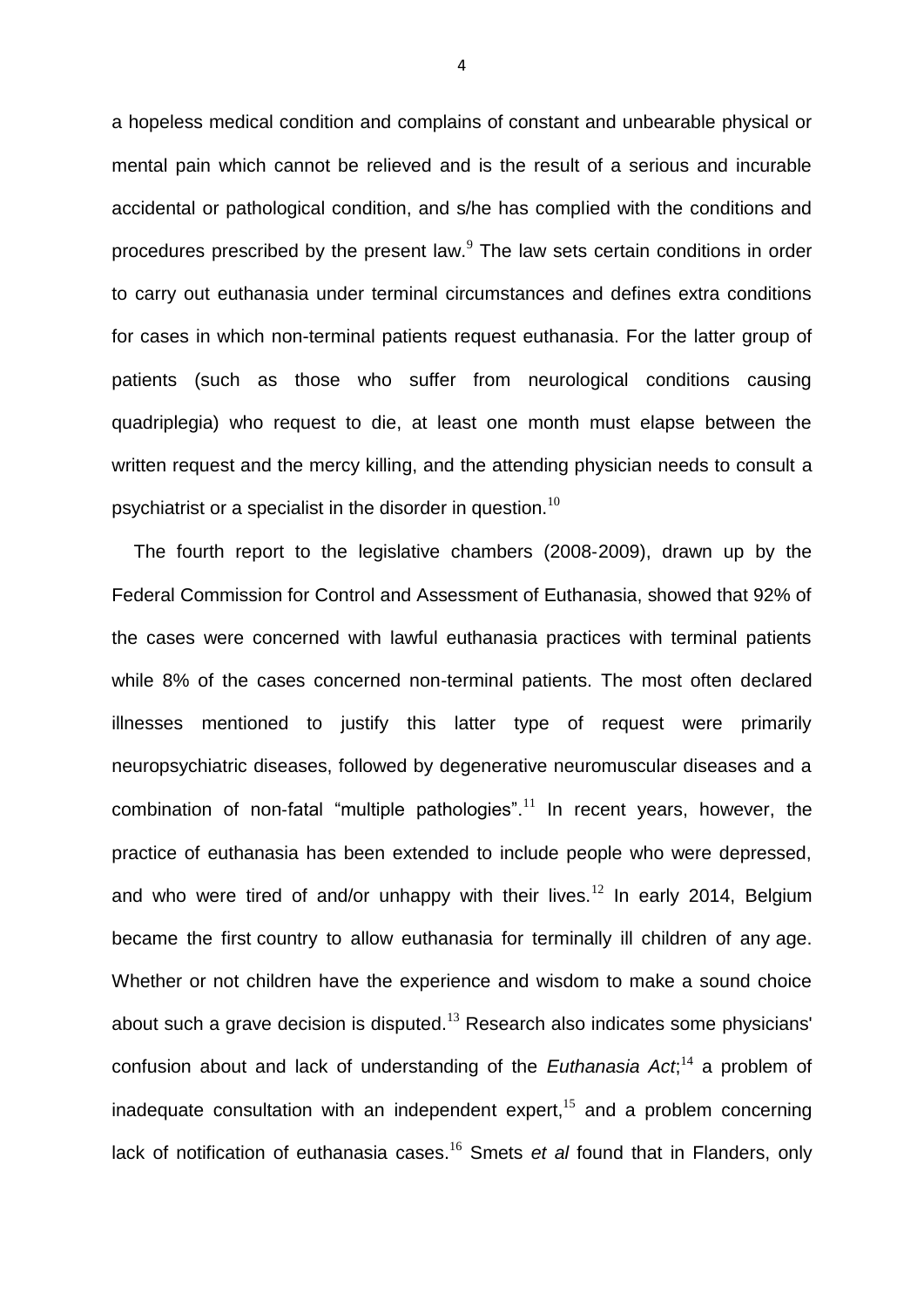one of two euthanasia cases is reported to the Federal Control and Evaluation Committee and that the unreported cases of euthanasia were generally dealt with less carefully than the reported cases: a legally required written request was absent in the majority of unreported cases; other physicians were consulted less in the unreported cases than in the reported cases; the life-ending act was more often performed with opioids, sedatives or both rather than with barbiturates and muscle relaxants. Furthermore, in the unreported cases the lethal drugs were often administered by a nurse alone, not by a physician.<sup>17</sup> Whether deliberately or not, the physicians were disguising the end-of-life decision as a normal medical practice.<sup>18</sup>

A constant increase in registered euthanasia cases has been observed, predominantly in the Flemish (the Dutch-Flemish speaking part) of Belgium.<sup>19</sup> Approximately one of seven terminally ill patients dying at home under the care of a General Practitioner (GP) expresses a euthanasia request in the last phase of life.<sup>20</sup> A Flanders 2007 study (published in 2010) shows that euthanasia and physicianassisted suicide occurred in 2% of all *Flemish* deaths.<sup>21</sup> This rate was higher than that in 1998 (1.1%) and in 2001 (0.3%).<sup>22</sup> The annual figures are constantly rising at a rapid pace: 235 in 2003; 495 in 2007; 704 in 2008, and 1,133 in 2011.<sup>23</sup> In 2012, there were 1,432 cases and in 2013, 1,807 euthanasia cases were reported. $^{24}$ 

## **Shortening Lives of Patients without Their Explicit Request**

In 2014, the Belgian Society of Intensive Care Medicine Council issued a statement paper about the administration of sedative agents with the direct intention "of shortening the process of terminal palliative care in patients with no prospect of a meaningful recovery".<sup>25</sup> The Statement holds that shortening the dying process by administering sedatives "beyond what is needed for patient comfort can be not only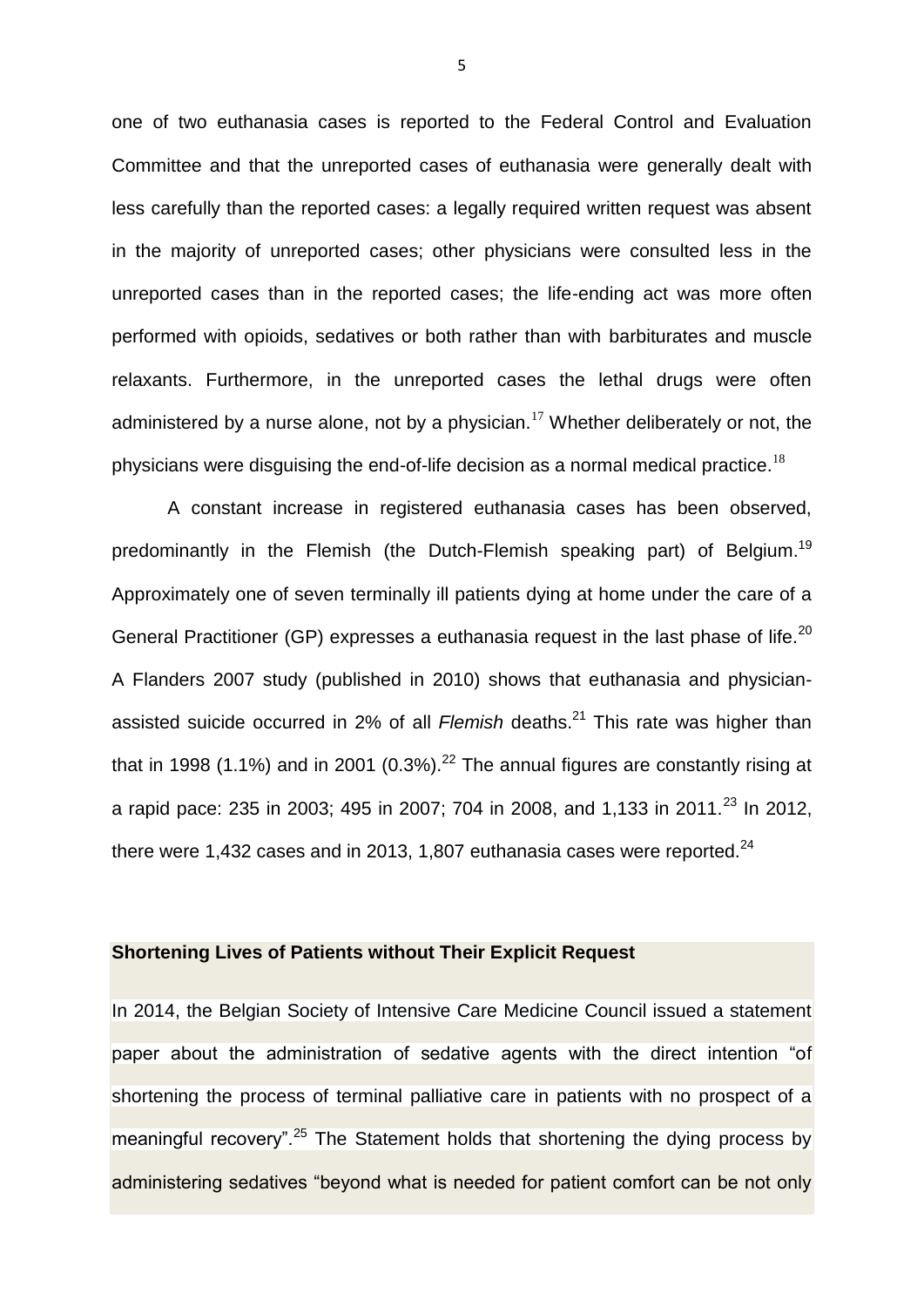acceptable but in many cases desirable",<sup>26</sup> that suffering should be avoided at all times, and that avoiding futile treatment is not only acceptable but also necessary. The Statement further stipulates that shortening the dying process with use of medication may sometimes be appropriate, "even in the absence of discomfort", and can actually improve the quality of dying, that the final decision lies in the hands of the medical care team, and that the document applies to children as well as to adults.<sup>27</sup>

This paternalistic attitude is not reserved only to intensive care physicians. Studies conducted in Flanders, before the enactment of the 2002 euthanasia law, showed that decisions to end life without patients' consent were common among general practitioners. A 1996 pilot study at the town of Hasselt in Flanders showed that the administration of lethal drugs in order to shorten the patient's life without the patient's request occurred in 3.3% of cases.<sup>28</sup> A 1998 study conducted in Flanders at large, where 60% of the Belgian population resides, more than 5% of all deaths in general practice resulted from the use of drugs with the explicit intention of shortening the patient's life.<sup>29</sup> Bilsen *et al* wrote that during the studied period of time "an estimated 1,200 ELDs (medical end-of-life decisions) in general practice were made illegally".<sup>30</sup> The administration of lethal drugs in order to shorten patients' lives without their explicit request occurred in 1,796 cases (3.2 percent).<sup>31</sup> Deliens *et al* noted that in Flanders the rate of administration of lethal drugs to patients with the explicit intention of shortening the patient's life without their explicit request was similar to Australia, and significantly higher than that in the Netherlands.<sup>32</sup>

In 2007, the use of life-ending drugs with the intention to shorten life and without explicit request occurred in 1.8% of deaths $33$  and in 2013 it was 1.7% of deaths.<sup>34</sup> Three possible explanations to this decrease from 3.2% in 1998 to 1.7% in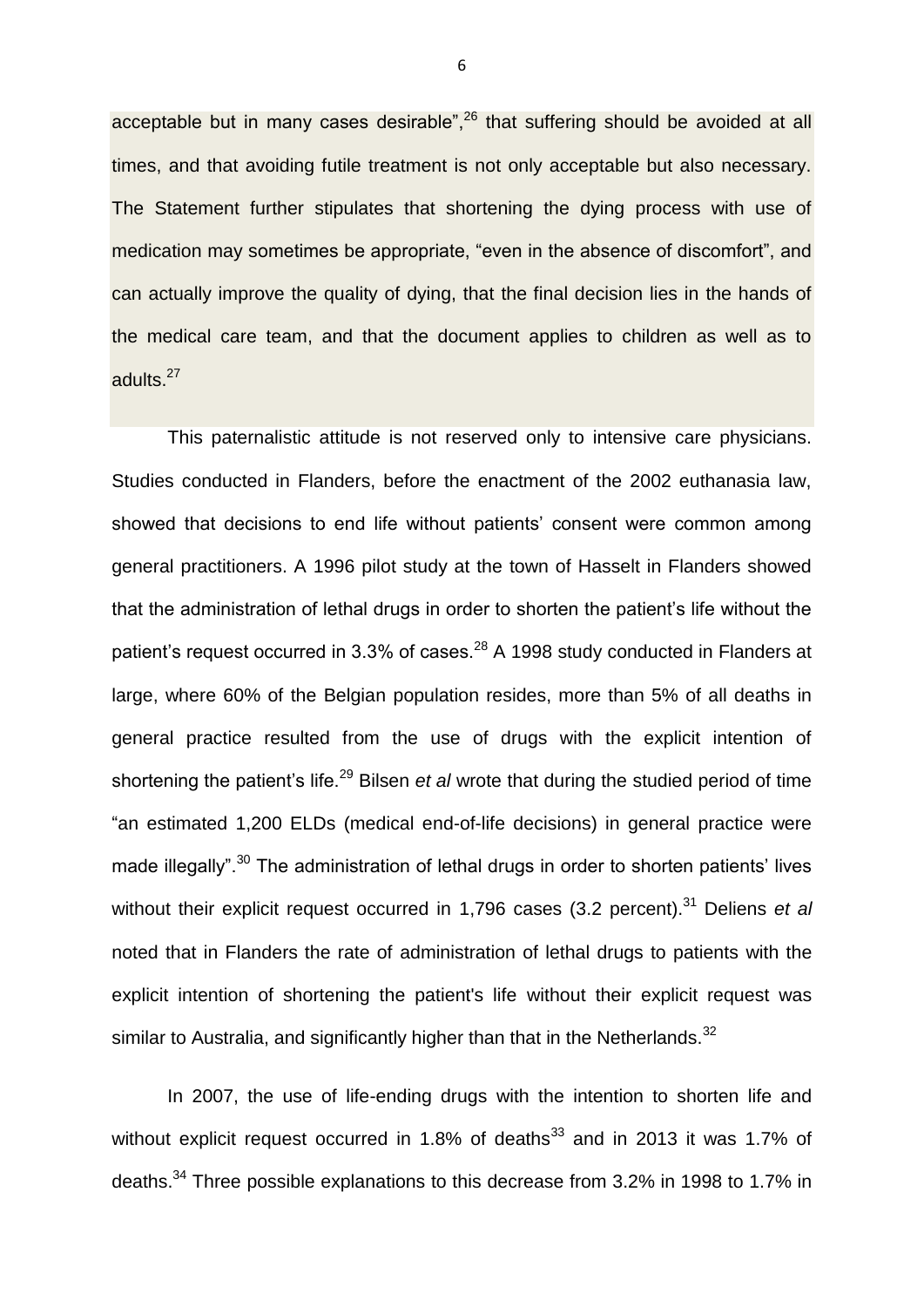2013 are (1) physicians have gained experience and confidence in the practice of euthanasia and involve the patients in the decision-making process; (2) physicians resort to practices such as terminal sedation which is different than euthanasia;  $35$  (3) physicians may not always be well acquainted with the labelling of all the medical practices at the end of life.<sup>36</sup> The ambiguity creates confusion and affect research results.

Use of life-ending drugs without explicit request involved patients who were 80-year-old or older (52.7%), those with disease other than cancer (67.5%), and those in hospital (67.1%). The decision was not discussed with the patient in 77.9% of cases. Physicians explained that the decision was not discussed because the patient was comatose (70.1%), had dementia (21.1%) or because discussion would have been harmful to the patient's best interest  $(8.2\%)$ .<sup>37</sup> Similar reasoning was given in the Hasselt study two decades earlier: "because this was clearly the best for the patient" (28.2%); because of "diminished consciousness" (26.5%); because "the patient was unconscious" (18.5%), and due to dementia (13.6%).<sup>38</sup> However, the patient's best interest argument was far less significant in 2007 (8.2%) than it was in 1996 (28.2%). In contrast, the dementia argument was much more prevalent in 2007 (21.1%) than it was in 1996 (13.6%). It should also be reminded that the law specifically stipulates that "the patient is an adult or an emancipated minor, capable and conscious at the time of his/her request,"<sup>39</sup> thus lives of incompetent comatose and demented patients should not be shortened under the *Euthanasia Act*. <sup>40</sup> The *Act*  does not apply to non-competent patients and it does not allow deliberate shortening of their lives. It should also be noted that deliberate ending the lives of patients without their request is taking place in Belgium more than in all other countries that document such practices, including the Netherlands (0.4% in 2005).<sup>41</sup> It is worrying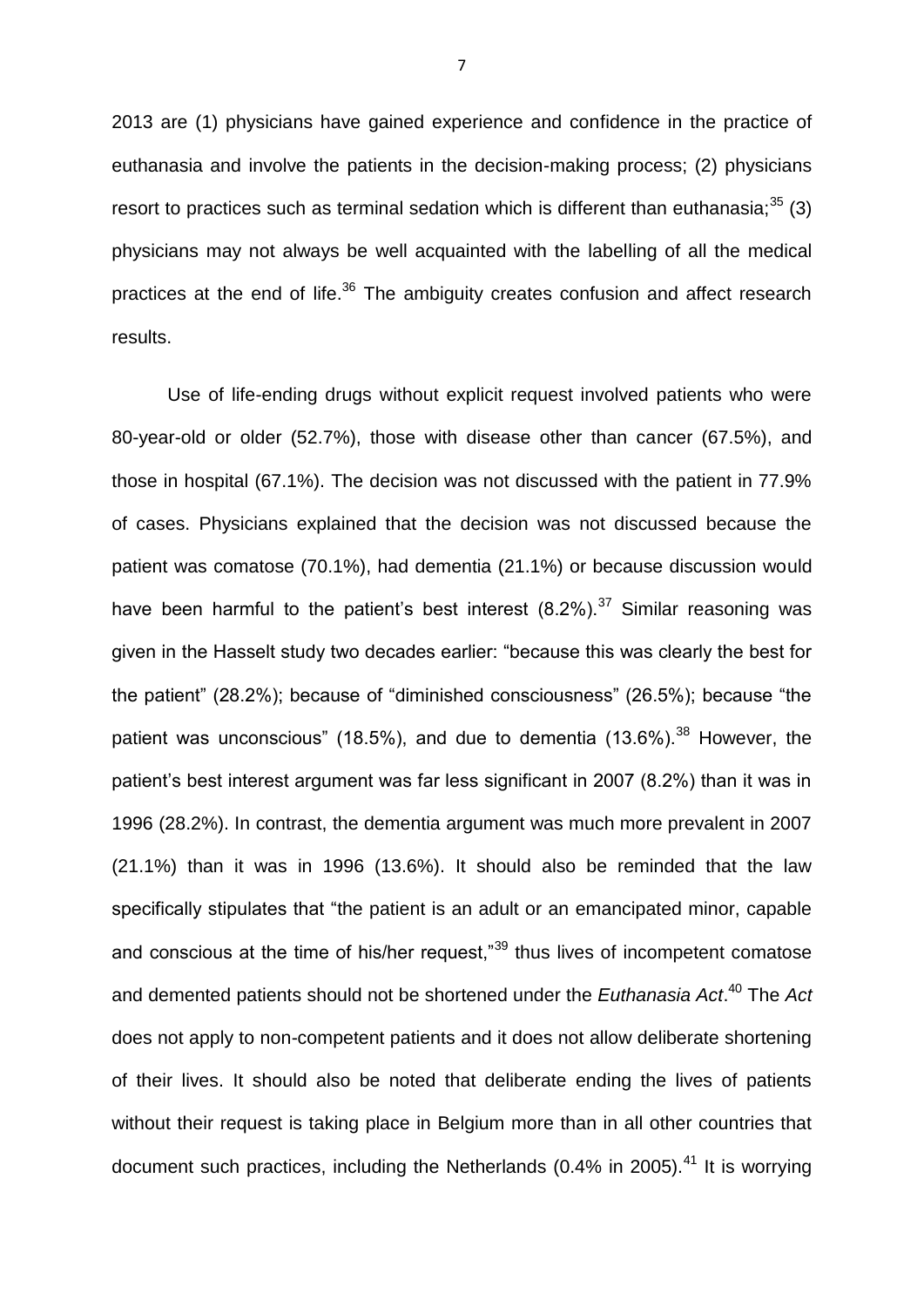that some physicians take upon themselves the responsibility to deliberately shorten patients' lives without a clear indication from the patients that this is what they would want.

Physicians were asked in what circumstances they ended the lives of patients without explicit request and described two types of situation: Shortening the length of the patient's final phase of agony during the last phase of the dying process, and facilitating the death of the "terminally ill, demented and inhumanly deteriorated patient".<sup>42</sup> Their aims were to shorten the length of misery considered to be futile, to ensure a relatively comfortable death and, most worryingly, to alleviate the burden of the next of kin.<sup>43</sup> Thus defenders of the euthanasia policy in Belgium argued that lifeending acts without explicit patient's request should be seen as "compassionate intended abbreviation of terminal agony".<sup>44</sup>

Another study by Meeussen, Van den Block, Bossuyt *et al* found that the practice of explicitly and intentionally shortening lives of patients without explicit request to die involved some patients who suffered from incurable lingering diseases, and whose quality of life was perceived to be poor by the medical teams. The patients were all bedridden and incapable of self-care in what was estimated as the last phase of their lives. Their medical situation was mainly characterized as "unbearable" and involving "persistent suffering."<sup>45</sup> Most of the patients were "unconscious or in a coma."<sup>46</sup> All but one patient had lost the capacity to assess their situation and to make an informed decision about it. One patient was considered competent but was unable to express himself well.<sup>47</sup>

## **Critique and Suggestions for Improvement**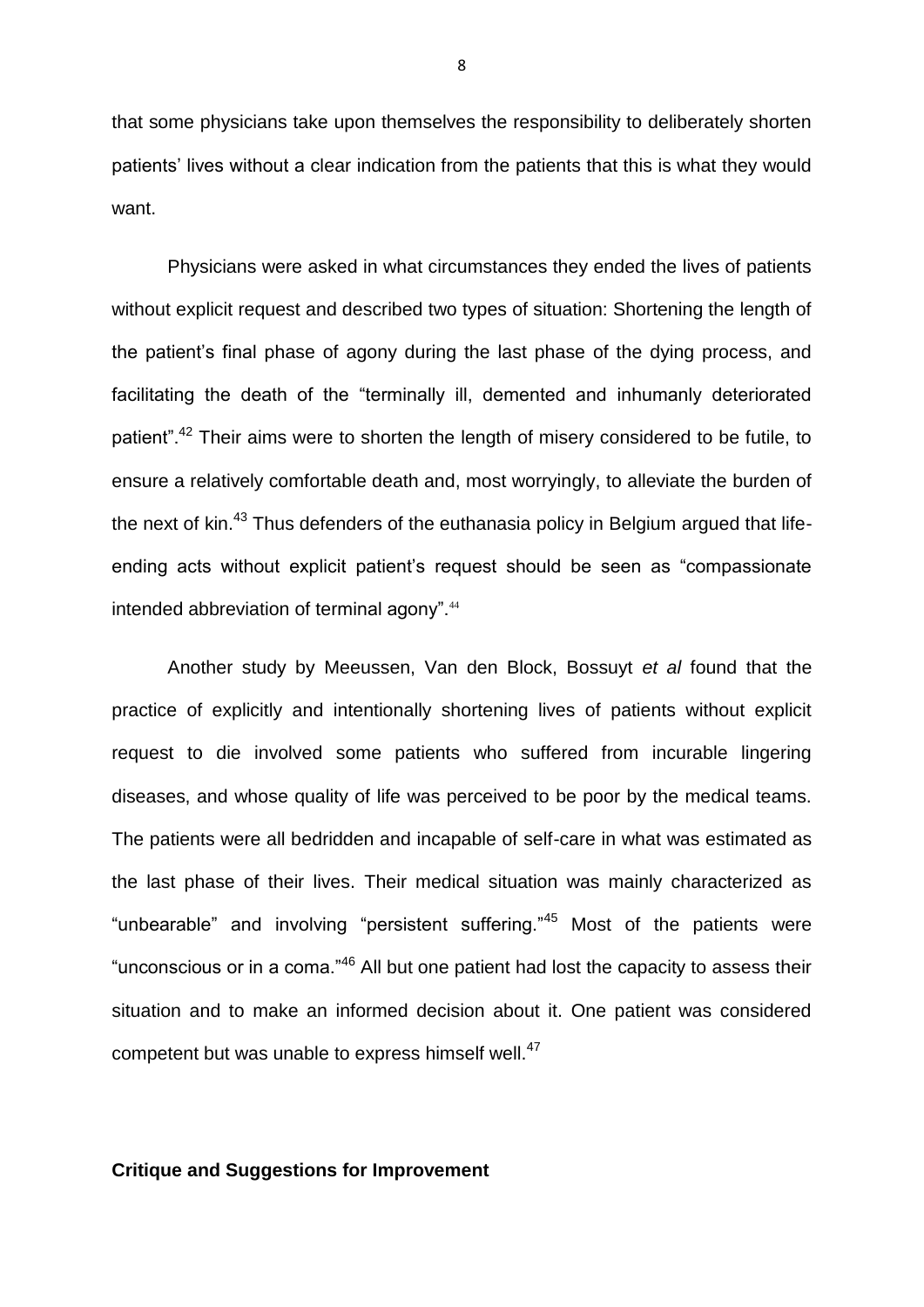The practice of deliberately shortening patients' lives without explicit request and consent is ethically problematic and also illegal in most countries including Belgium. From physicians' testimonies, it appears that they acted out of compassion and chose what they believed to be the least bad option in futile medical situations. Yet the wishes of the patients were unknown to the physicians. Several questions are provoked by the forgoing account: Should physicians deliberately end the lives of patients who might still wish to continue living, despite all the odds? Should this issue be left to the discretion of physicians? Can physicians reliably estimate the length of time that patients have left to live? Belgian physicians who were involved in this problematic practice estimated life-shortening effect by one week or more for 6.4% of cases.<sup>48</sup> How precise is this estimation?<sup>49</sup> Furthermore, at what stage does treatment cease to be meaningful and become futile?

Reading the Belgian Society of Intensive Care Medicine Council Statement evokes nagging concerns. The word "consent" is not mentioned. The Statement asserts that a "consensus should be obtained for every end-of-life decision,"<sup>50</sup> that the decisions remain "the responsibility of the ICU physician", $51$  that once this consensus decision is made, "all members of the team must apply the plan that has been decided on,"<sup>52</sup> and that while the plans for end-of-life care should be discussed with and understood by the patient's relatives or surrogate, this rather laconic statement emphasises again that "the final decision is made by the care team and not by the relatives".<sup>53</sup>

The tone of the Statement is paternalistic, manifesting a belief that the intensive care physicians are capable to discern when patients have no prospect of a "meaningful recovery" (the term "meaningful" is not explained), when treatment becomes "futile" (the assumption is that we all agree what "futile" means), and when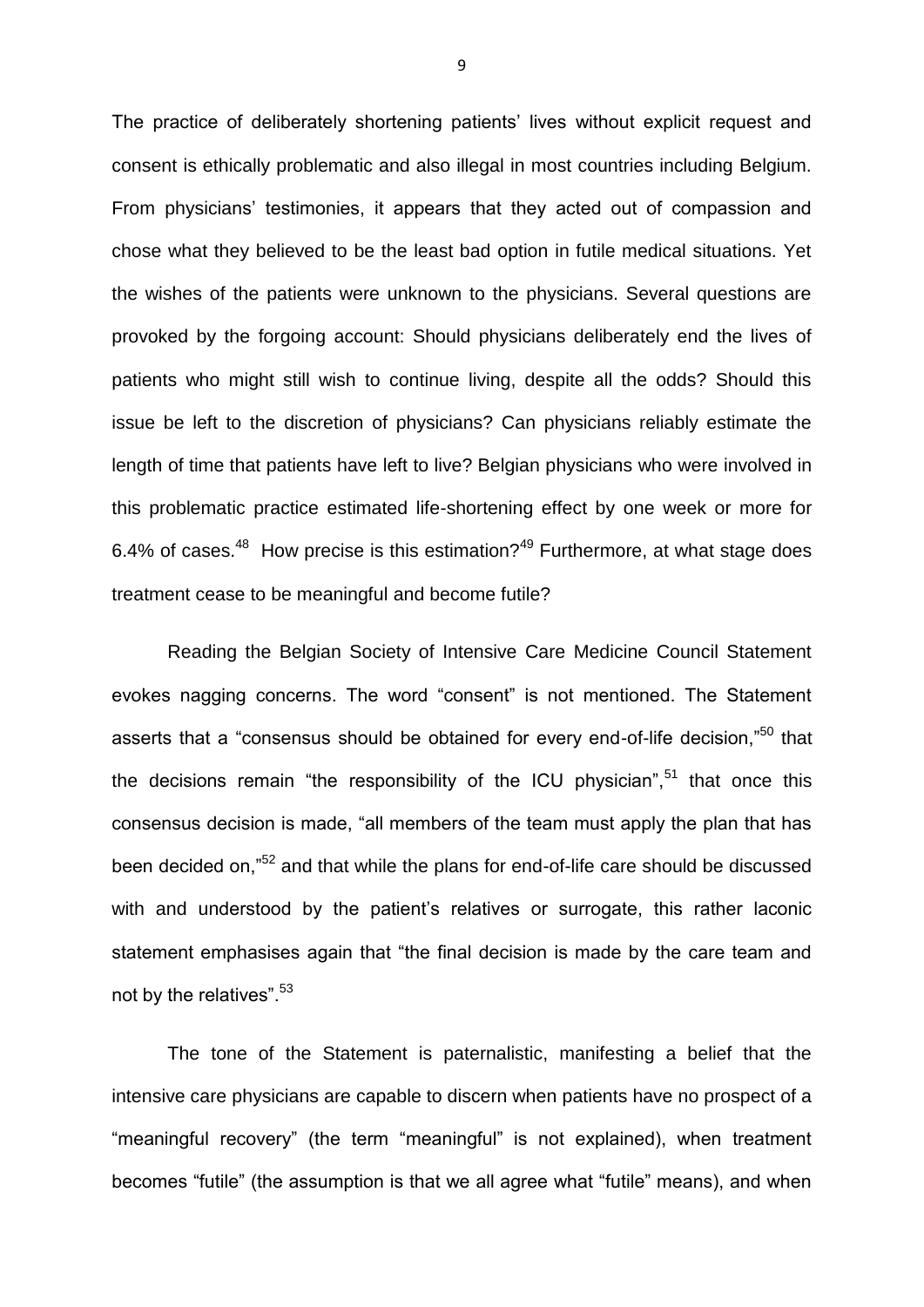patients "are arriving, irreversibly, at the end of their life"<sup>54</sup> (no indication is given of how this potentially self-fulfilling diagnosis is to be reliably made). Furthermore, relatives should be informed of prognosis and plans for end-of-life care but it is emphasised yet again, that it "must be made clear that the final decision is made by the care team".<sup>55</sup> The Statement is said to uphold the principles of beneficence and nonmaleficence. Respecting a patient's autonomy and her wishes are not mentioned. The decision as to which life is no longer "worth living" is not in the hands of the patient but in the hands of the doctor.

Jean-Louis Vincent, a former president of the Society, explained in a newspaper op-ed that because at intensive care units death usually follows after a decision is made to stop treatment, and because this decision is often accompanied by an increase of tranquillizers, "euthanasie non demandée" ("euthanasia not asked for") exceeds considerably the few thousand cases of "euthanasie demandée" ("euthanasia asked for") that are registered in Belgium annually.<sup>56</sup> Vincent explicated that increasing drugs to relieve all pain or providing tranquillizers to prevent agitation or anxiety were not at issue; rather his focus was on hastening death when the patient's quality of life has become insufficient. Vincent maintained that patients in such a condition are not conscious enough to express an explicit demand, and that these active interventions to shorten life are not reported to the Federal Control and Evaluation Commission. Vincent maintained that Belgium needs a law that clearly condemns "therapeutic stubbornness" and he invited an open and collegial discussion about the possibility of offering drugs that shorten life of too mediocre quality. This is even when the patient did not sign a consent paper. Vincent concluded by saying that the first goal of medicine is to restore or maintain health,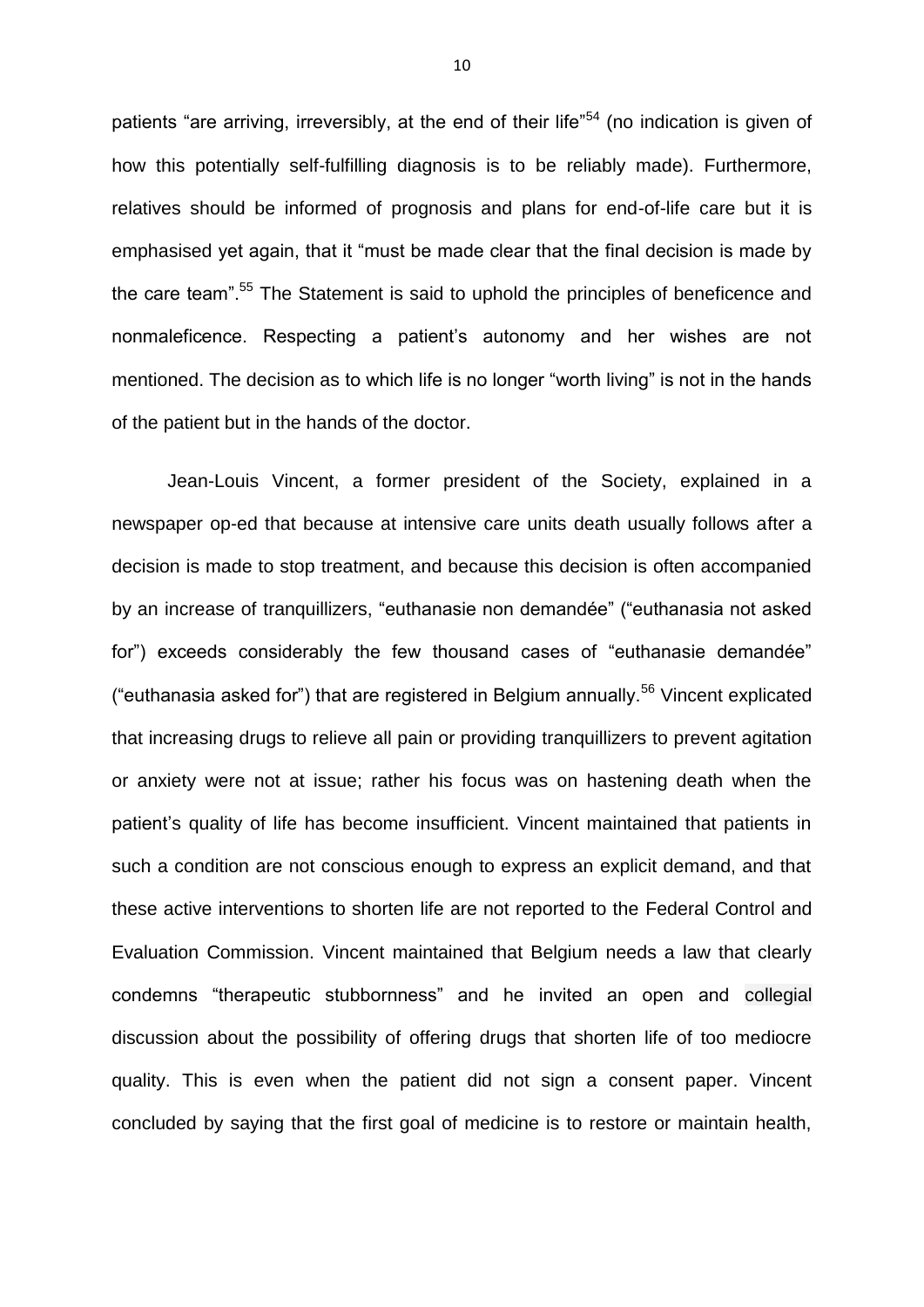that is to say restore or maintain the well-being of the individual. The first goal of medicine is not to maintain life at all costs.<sup>57</sup>

In 2008, I asked Vincent whether he was in favour of the law. Vincent's answer was: "The law may serve some who deal with slowly progressing diseases, but is more deleterious than helpful in the majority of cases, i.e. in patients who are not fully conscious towards the end of their life. In the ICU we often increase the doses of sedative agents at the end of life, but the person has not signed any document, so that this may become unlawful." <sup>58</sup>

At the very least it seems that these concerns should be opened for a public debate. As Chambaere *et al* rightly note, the use of life-ending drugs without explicit request of the patients occurred predominantly among groups of vulnerable patients: 80 year-old patients or older who were mostly in coma or suffered from dementia.<sup>59</sup> The Belgian population should be aware of the present situation and know that if their lives may come to the point where physicians think they are not worth living, in the absence of specific living wills advising physicians what to do then, they might be put to death.

To clearly mark the difference between treatments administered to relieve pain and suffering, and treatments aimed to shorten the patient's life, transparency and proper documentation are vital. Records should be kept of the timing and doses of the drugs in use, and the physician's intention at each step. Such documentation may reduce the use of inappropriate doses of medication given in the guise of relieving pain and suffering but actually intended to bring about the death of the patient.<sup>60</sup>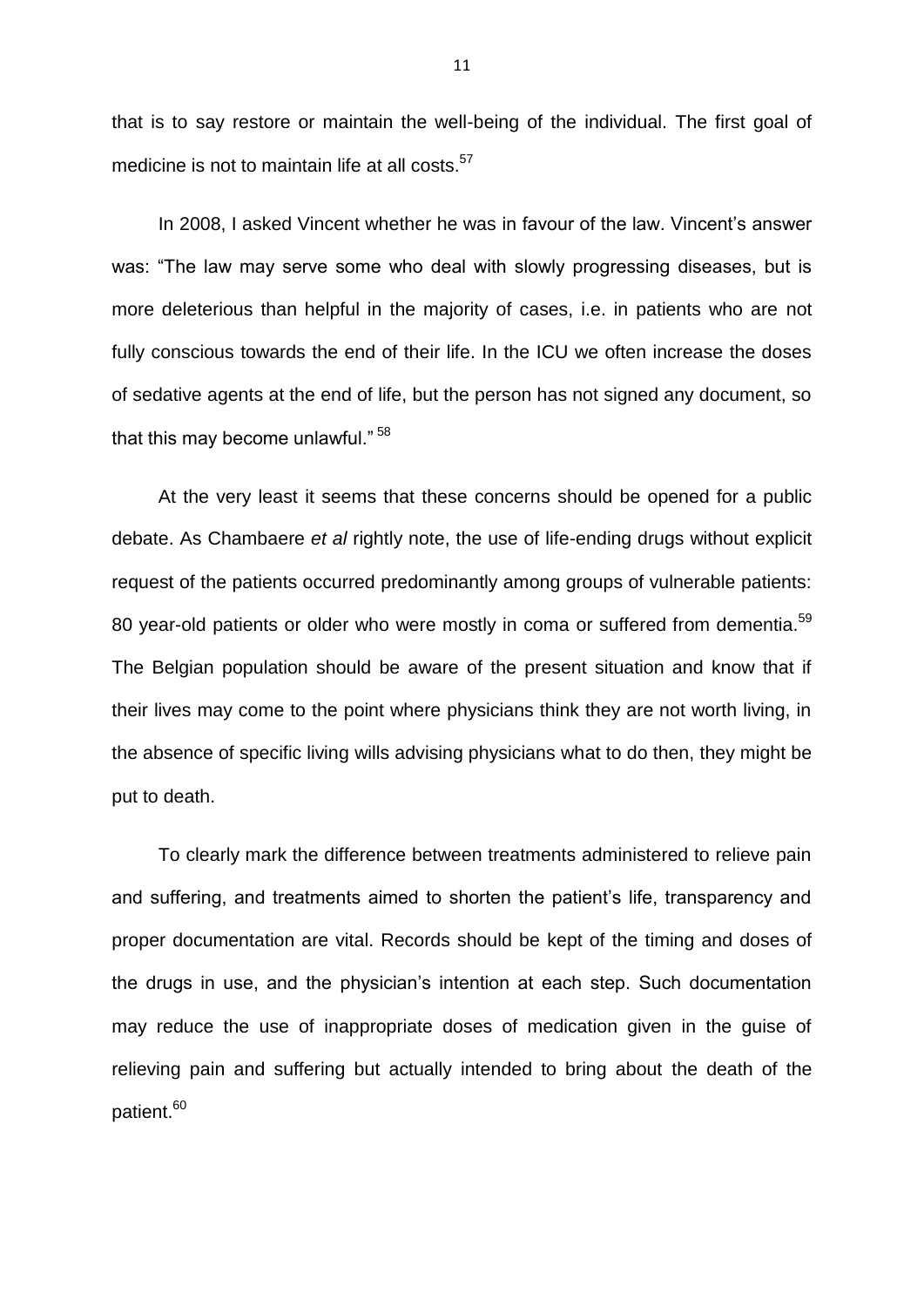The medical staff should be made aware of the differences between voluntary and involuntary euthanasia, relating to patient's consent and autonomy, the performance of the two practices, and the explicit legal directives for euthanasia. Ethical education in medical schools and in hospital rounds should include discussions about the requirements of the *Euthanasia Act*, and about the medical requirements of due care. Open discussions are recommended relating to the decision-making process and who should be involved in it: physicians, the patient and all the people around the patient's bed: her loved ones and friends, nurses, palliative care professionals, social workers, psychologists and others. Physicians may also benefit from discussion on decision-making processes and the appropriate use of opioids and other medications that might shorten life.

Guidelines and adequate control mechanisms are necessary to prevent abuse of power and to facilitate trust conferred on physicians to heal, support and provide care for people when they are most needy and helpless.<sup>61</sup> Medical records should include documentation relating to the medical condition, patients' expressed wishes, the decision-making process, discussions with the patient and/or her loved ones, the palliation medication that was administered, the use or lack of use of artificial hydration and nutrition, and the effects of the intervention.

### **Conclusions**

Although the legalization of euthanasia was finalized without the broad involvement and consensus among the medical profession, the acceptance of euthanasia among Belgian medical professionals has increased from 78% in 2002 to more than 90% in 2009.<sup>62</sup> Social and peer pressure makes it difficult for those who oppose euthanasia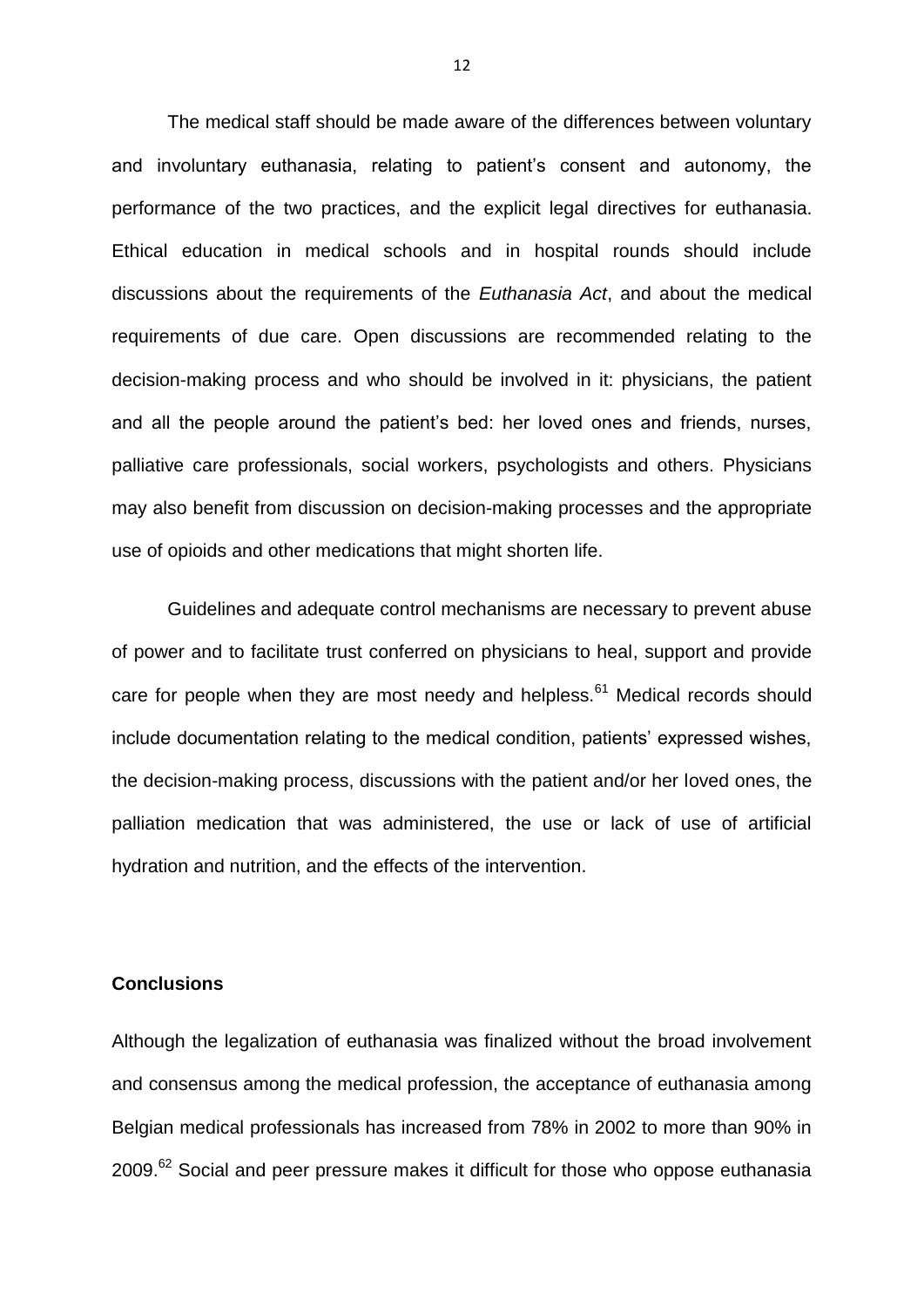to uphold their position in the liberal culture that has been developing. Similar difficulties have been recorded in the Netherlands following the legislation of the Dutch euthanasia law.<sup>63</sup> Johan Bilsen and colleagues found that the enactment of the *Euthanasia Act* was followed by an increase in all types of medical end-of-life practices (euthanasia, intensified alleviation of pain, withholding or withdrawing lifeprolonging treatment, and continuous and deep sedation until death) with the exception of the use of life-ending drugs without explicit request.<sup>64</sup>

The use of drugs with the explicit intention to shorten life and without the patient's volition still continues to linger on and should be addressed adequately. The liberal state has an obligation to protect the vulnerable. Given that ending patients' lives without request is more common than euthanasia, $65$  it is suggested to urge the Belgian medical profession to put this issue high on its agenda. The lives of many patients are still shortened involuntarily. Even Chambaere *et al* who are not critical of life-ending acts without the patient's explicit request implicitly acknowledge that in 31.9% of the cases they studied the practice was problematic.<sup>66</sup> The Belgians are researching the way their dying patients are being handled in a medical context. Their culture of self-searching is certainly necessary. The Belgians should ensure that their policy is not abused.

In his critique of this paper, Dan Callahan asks the following: If Belgium has been unable to control abuse -- and does not seem to have tried very hard -- what reason is there to believe it will be controlled in the future? Indeed, the situation in Belgium presents a true challenge. It is not easy to control abuse. At the same time, opinion polls indicate that the majority of the Belgian public, 85% to 93% of them, support euthanasia<sup>67</sup> and it would be coercive to deny them what they perceive as a fundamental right. The good news is that the history of the euthanasia in Belgium is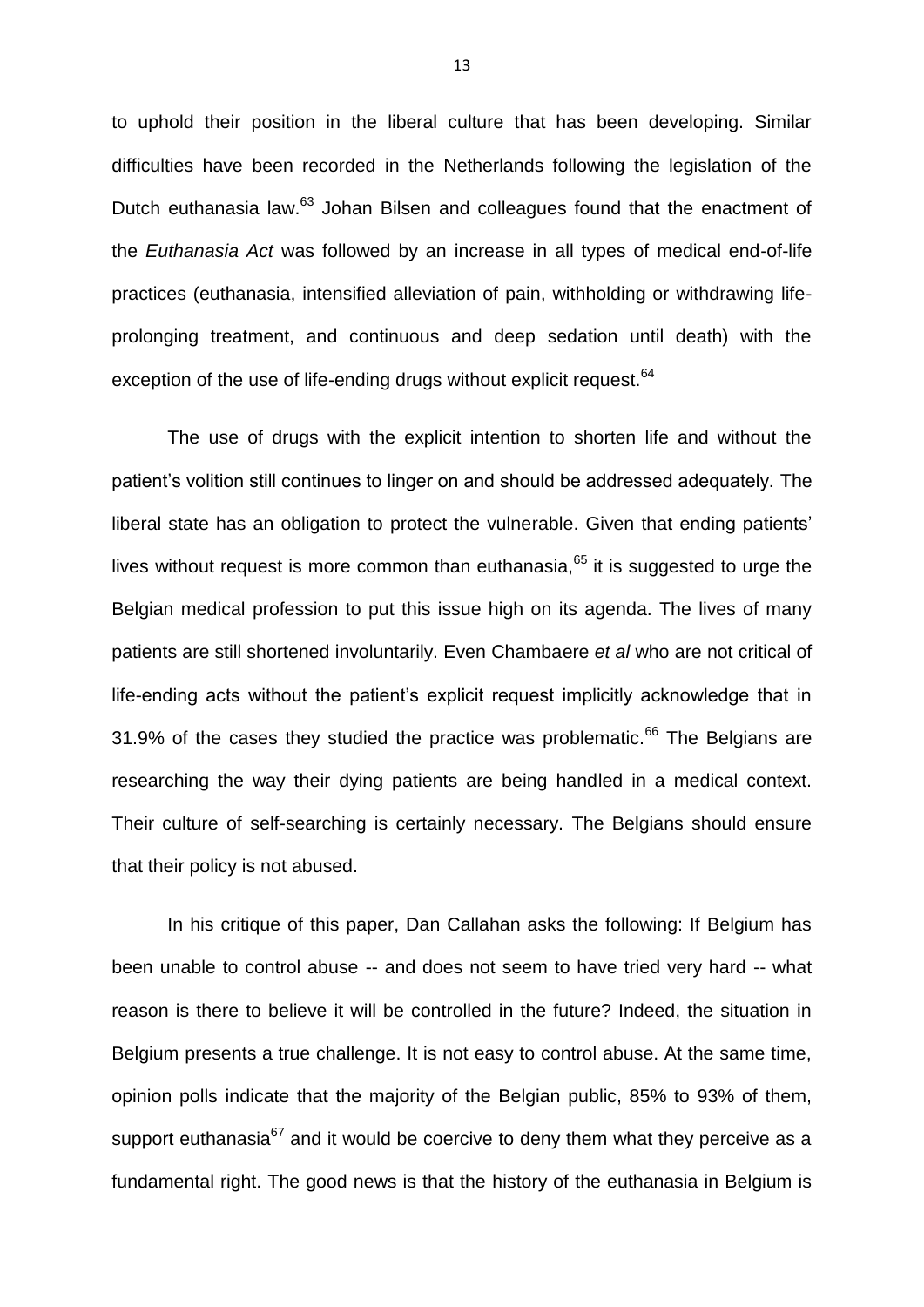young. The *Euthanasia Act* was passed only in 2002, and the country is still in the early learning stages. We can hope that the Belgians learn from their experience and will devise ways to address the concerns.

## **Acknowledgements**

 $\overline{\phantom{a}}$ 

I am most grateful to J. Berre, Bert Broeckaert, Luc Deliens, Jan De Volder, Chris Gastmans, Pierre-François Laterre, Wim Lemmens, Freddy Mortier, Guido Van Steendam and Jean-Louis Vincent for their kind assistance. I also thank Dan Callahan, Raanan Gillon, as well as the editor and referees of JME for their constructive comments. All websites were accessed on 2 April 2015.

<sup>2</sup> Other research products include: Belgian Euthanasia Law: A Critical Analysis, *JME* 2009; **35**(7): 436–39; Euthanasia Policy and Practice in Belgium: Critical Observations and Suggestions for Improvement, *Issues in Law & Medicine* 2009; **24**(3): 187-218; First Do No Harm: Pressing Concerns Regarding Euthanasia in Belgium, *Int. J. of Law & Psychiatry* 2013; **36**: 515-21; First Do No Harm: Euthanasia of Patients with Dementia in Belgium, *J. of Medicine & Philosophy* (2015, forthcoming).

<sup>4</sup> **Deliens L.**, van der Wal G. The Euthanasia Law in Belgium and the Netherlands, *Lancet* 2003; **362**, Issue 9391: 1239-40; **Osborn A**., Belgians follow Dutch by legalising euthanasia, *The Guardian* 26 October 2001.

<sup>&</sup>lt;sup>1</sup> Vincent J-L., "Piece" (sic) of mind: End of life in the intensive care unit Statement of the Belgian Society of Intensive Care Medicine**,** *J of [Critical](http://www.sciencedirect.com/science/journal/08839441) Care* 2014; **29**(1): 174-175.

<sup>3</sup> **Weber W.**, Belgian Euthanasia Bill gains momentum, *Lancet* 2001; **357**: 370.

<sup>5</sup> **Griffiths J.**, Weyers H., and Adams M., *Euthanasia and law in Europe.* Oxford: Hart, 2008: 304-329; **Vermeersch E.**, The Belgian Law on euthanasia - The historical and ethical background, *Acta chir belg* 2002; **102**: 394-7.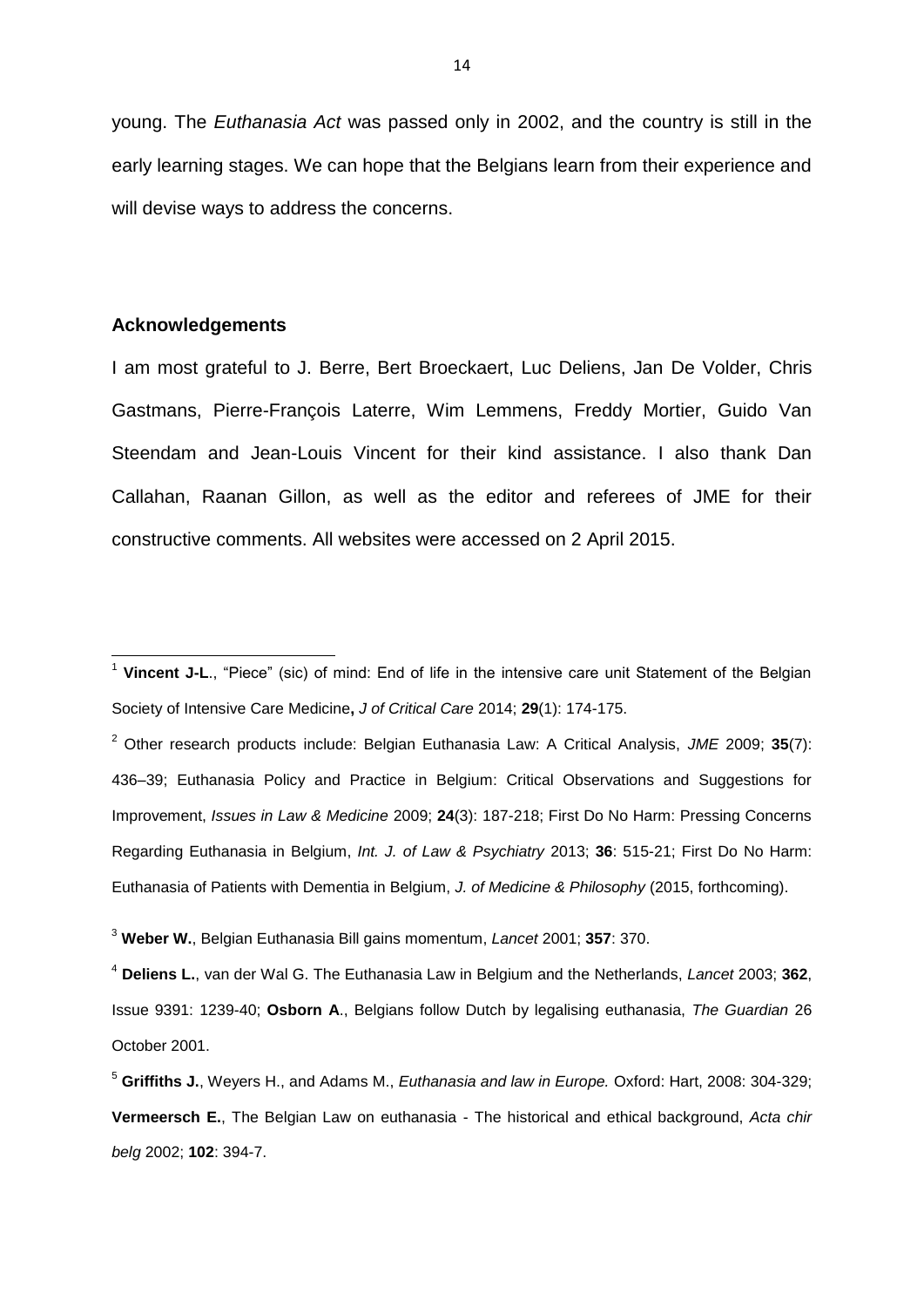6 **Smets T.**, Cohen J., Bilsen J. *et al.,* Attitudes and experiences of Belgian physicians regarding euthanasia practice and the Euthanasia Law, *Journal of Pain & Symptom Management* 2011; **41**(3): 581.

7 **Smets T.**, Cohen J., Bilsen J. *et al.,* Attitudes and experiences of Belgian physicians regarding euthanasia practice and the Euthanasia Law, *Journal of Pain & Symptom Management* 2011; **41**(3): 581.

<sup>8</sup> Freddy Mortier, professor of ethics at Ghent University, explained that emancipated minors relate to "boundary cases of 16-17 year old patients." Mortier argued that there were very few cases of emancipated minors who received help to die by doctors. Interviews with F. Mortier, Ghent (6 February 2003 and 14 February 2005). See **Cohen-Almagor R**., Belgian Euthanasia Law: A Critical Analysis, *JME* 2009; **35**(7): 436–39.

<sup>9</sup> **Belgian Act on Euthanasia**, Chapter II, Section 3, no. 1, [http://www.ethical](http://www.ethical-perspectives.be/viewpic.php?LAN=E&TABLE=EP&ID=59)[perspectives.be/viewpic.php?LAN=E&TABLE=EP&ID=59.](http://www.ethical-perspectives.be/viewpic.php?LAN=E&TABLE=EP&ID=59) One referee commented that the line between lawful euthanasia and other end-of-life practices is blurred and creates confusion.

<sup>10</sup> **Belgian Act on Euthanasia**, Chapter II, Section 3, no. 3(2).

<http://www.ethical-perspectives.be/viewpic.php?LAN=E&TABLE=EP&ID=59>

<sup>11</sup> **Euthanasia in Belgium: 10 years on**, *Dossier of the European Institute of Bioethics,*  http://www.livinganddyingwell.org.uk/sites/default/files/LDW%20-%20Research%20-

%20Belgium%20-%2010-Year%20Review\_0.pdf

<sup>12</sup> **Cohen-Almagor R**, First Do No Harm: Euthanizing People Who Are "Tired of Life" in Belgium, paper presented in *Euthanasia and Assisted Dying: Lessons from Belgium*, The Anscombe Bioethics Centre, Oxford and St Mary's University, Twickenham (1 November 2014).

<sup>13</sup> **Siegel AM**, Sisti DA, Caplan AL, Euthanasia for minors in Belgium, *JAMA* 2014; **312**(12): 1259; **Kelly D**, Euthanasia for children and young people?, *International J. of Palliative nursing* 2014; **20**(5): 211.

<sup>14</sup> **Smets T**, Bilsen J, Cohen J *et al.,* The labelling and reporting of euthanasia by Belgian physicians: A study of hypothetical cases, *European Journal of Public Health* 2012; **22**(1): 19-26.

<sup>15</sup> **Van Wesemael Y**, Cohen J, Bilsen J *et al.* Process and outcomes of euthanasia requests under the Belgian act on euthanasia: A nationwide survey, *Journal of Pain and Symptom Management* 2011;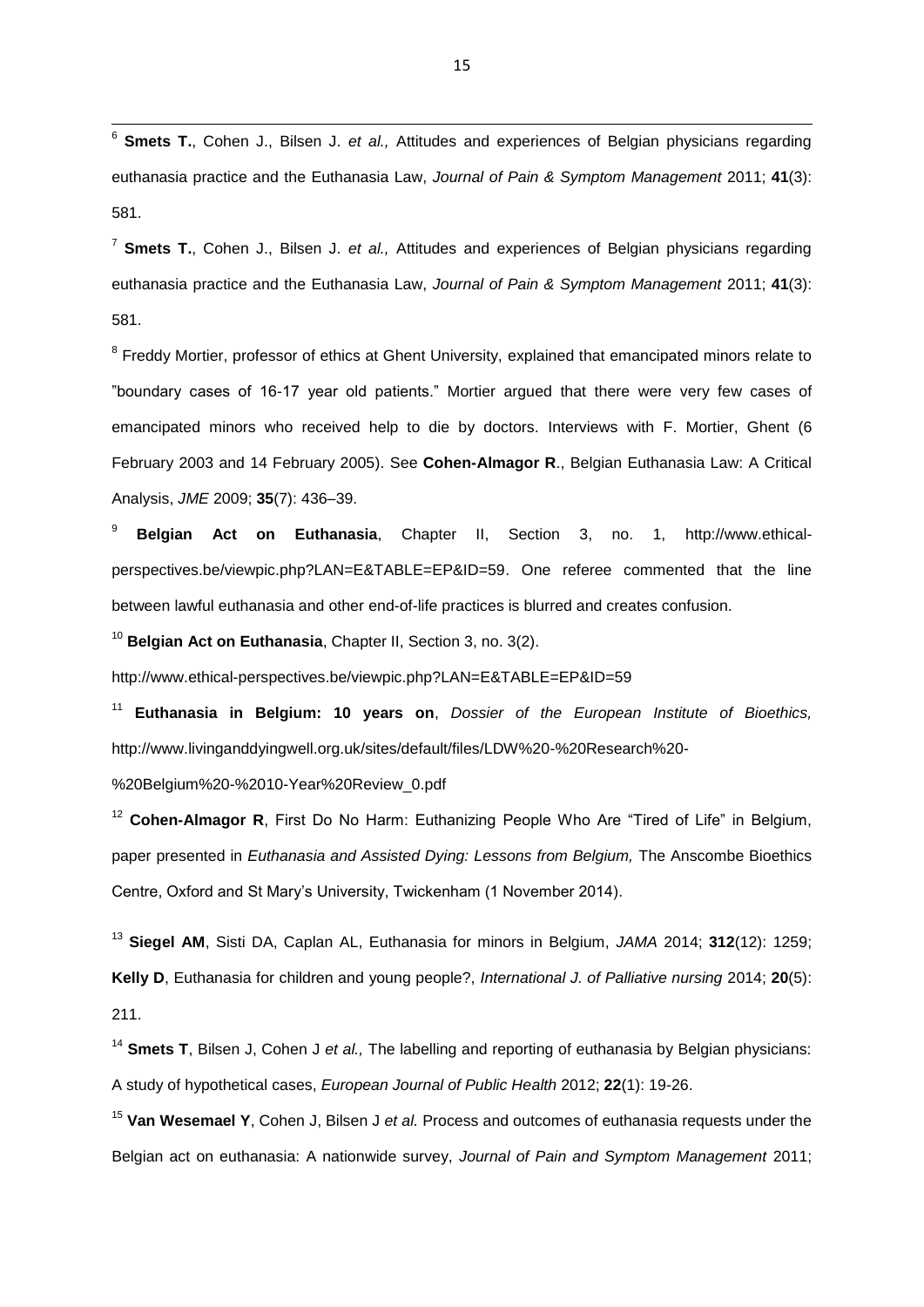**42:** 721–733; **Smets T**, Bilsen J, Van den Block L *et al.,* Euthanasia in patients dying at home in Belgium: Interview study on adherence to legal safeguards, *British J. of General Practice* 2010; **60** (573): e163–e170.

1

<sup>16</sup> **Smets T**, Bilsen J, Van den Block L *et al.,* Euthanasia in patients dying at home in Belgium: Interview study on adherence to legal safeguards, *British J. of General Practice* 2010; **60** (573): e163–e170; **Smets T**, Bilsen J, Cohen J *et al.,* The labelling and reporting of euthanasia by Belgian physicians: A study of hypothetical cases, *European J. of Public Health* 2012; **22** (1): 19-26, [http://eurpub.oxfordjournals.org/content/early/2010/12/03/eurpub.ckq180.full](http://www.sciencedirect.com/science?_ob=RedirectURL&_method=externObjLink&_locator=url&_issn=01602527&_origin=article&_zone=art_page&_plusSign=%2B&_targetURL=http%253A%252F%252Feurpub.oxfordjournals.org%252Fcontent%252Fearly%252F2010%252F12%252F03%252Feurpub.ckq180.full)

<sup>17</sup> **Smets T**, Bilsen J, Cohen J *et al.,* Reporting of euthanasia in medical practice in Flanders, Belgium: cross sectional analysis of reported and unreported cases, *BMJ* 2010; **341**, c5174.

<sup>18</sup> **Smets T**, Bilsen J, Cohen J *et al.,* Reporting of euthanasia in medical practice in Flanders, Belgium: cross sectional analysis of reported and unreported cases, *BMJ* 2010; **341**, c5174.

<sup>19</sup> **Smets T**., Bilsen J., Cohen J. *et al*., Legal euthanasia in Belgium: characteristics of all reported euthanasia cases, *Medical Care* 2010; **48**: (2): 187-92; **Bilsen J**., Cohen J., Chambaere K. *et al*., Medical end-of-life practices under the Euthanasia Law in Belgium, *NEJM* 2009; **361**: 1119-21; **Rise in assisted deaths** 23 August 2011, *Presseurop*, http://www.presseurop.eu/en/content/news-briefcover/878961-rise-assisted-deaths

<sup>20</sup> **Meeussen K.**, Van den Block L., Bossuyt N. *et al*., Dealing with requests for euthanasia: interview study among General Practitioners in Belgium, *Journal of Pain & Symptom Management* 2011; **41**(6), p. 1068.

<sup>21</sup> **Chambaere K.**, Bilsen J., Cohen J. *et al*., Physician-assisted deaths under the Euthanasia Law in Belgium: a population-based survey, *Canadian Medical Association Journal* 2010; **182**(9): 896.

<sup>22</sup> **Bilsen J**., Cohen J., Chambaere K. *et al*., Medical end-of-life practices under the Euthanasia Law in Belgium, p. 1119.

<sup>23</sup> **de Diesbach E.,** de Loze M., Brochier C., and Montero E., Euthanasia in Belgium: 10 years on (Brussels: European Institute of Bioethics, 2012): 3.

<sup>24</sup> **Commission Fédérale de Contrôle et d'Évaluation de l'Euthanasie**. 2014 Report. Service Public Federal (SPF) Sante publique, Securite de la Chaine alimentaire et Environnement (Brussels: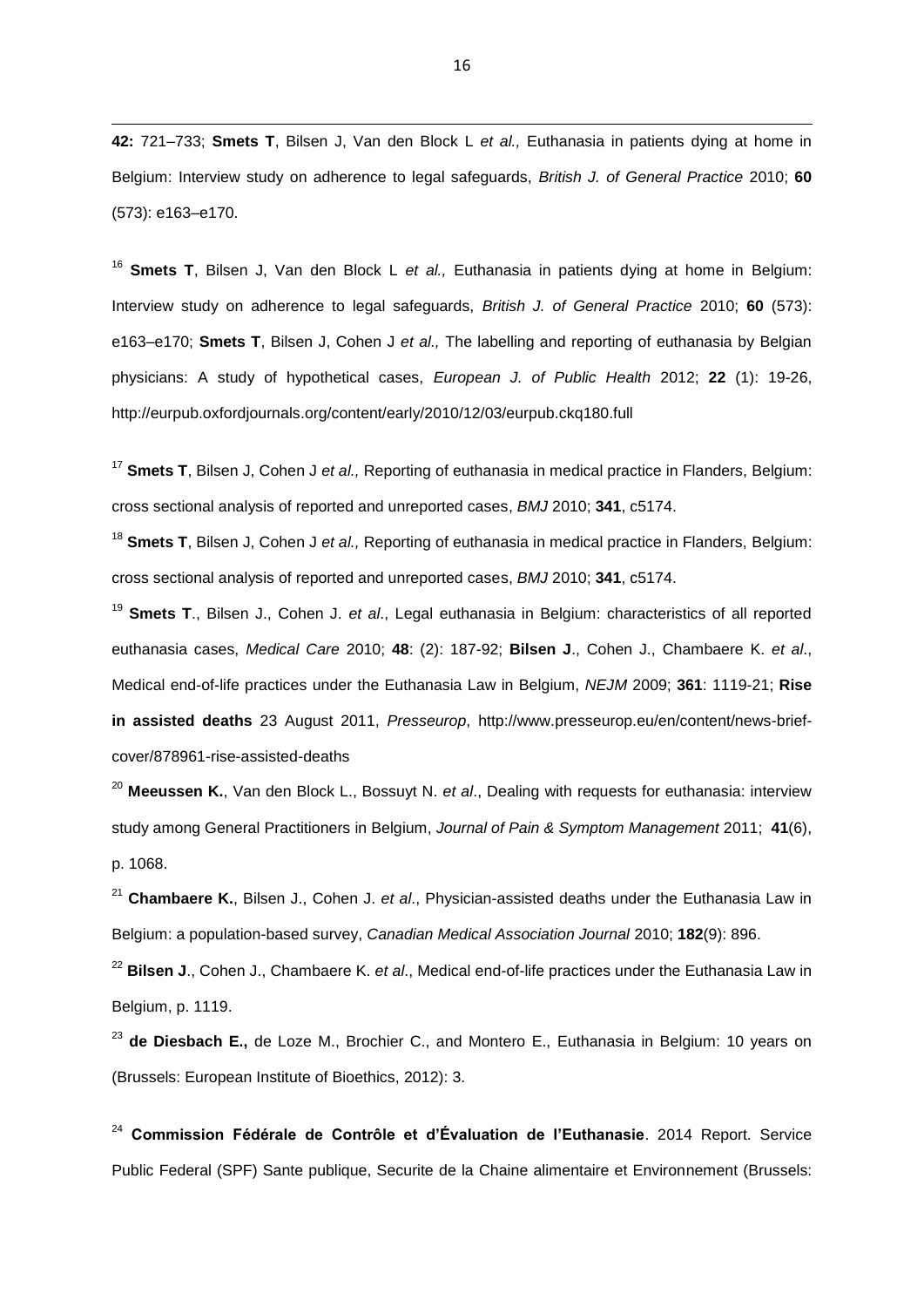| Secrétariat | de                                                                             | la | Commission),                                                                                            |
|-------------|--------------------------------------------------------------------------------|----|---------------------------------------------------------------------------------------------------------|
|             | http://www.health.belgium.be/filestore/19097638/Rapport_Euthanasie12-13_FR.pdf |    | also<br>See                                                                                             |
|             |                                                                                |    | <b>Caldwell</b> Simon, "Five people killed EVERY DAY by assisted suicide in Belgium as euthanasia cases |
|             | soar by 25 per cent in last year alone", The Daily Mail (28 May 2014).         |    |                                                                                                         |

<sup>25</sup> Vincent J-L., "Piece" of mind: End of life in the intensive care unit Statement of the Belgian Society of Intensive Care Medicine**,** *J of [Critical](http://www.sciencedirect.com/science/journal/08839441) Care* 2014; **29**(1): 174-175.

<sup>26</sup> Vincent J-L., "Piece" of mind: End of life in the intensive care unit Statement of the Belgian Society of Intensive Care Medicine**,** *J of [Critical](http://www.sciencedirect.com/science/journal/08839441) Care* 2014; **29**(1): 174-175, at 174.

<sup>27</sup> **Vincent J-L**., "Piece" of mind: End of life in the intensive care unit Statement of the Belgian Society of Intensive Care Medicine**,** *J of [Critical](http://www.sciencedirect.com/science/journal/08839441) Care* 2014; **29**(1): 174.

<sup>28</sup> **Mortier F.,** Deliens L., Bilsen J., *et al.,* End-of-life decisions of physicians in the city of Hasselt (Flanders, Belgium), *Bioethics* 2000; **14**(3): 254-267, at 257, 259.

<sup>29</sup> **Bilsen J.**, Vander Stichele R., Mortier F. *et al*., The incidence and characteristics of end-of-life decisions by GPs in Belgium, *Family Practice* 2004; **21**(3): 283.

<sup>30</sup> **Bilsen J.**, Vander Stichele R., Mortier F. *et al*., The incidence and characteristics of end-of-life decisions by GPs in Belgium, *Family Practice* 2004; **21**(3): 286.

<sup>31</sup> **Deliens L.**, Mortier F., Bilsen J. *et al*., End-of-life decisions in medical practice in Flanders, Belgium: A nationwide survey, *Lancet* 2000; **356**: 1806.

<sup>32</sup> **Deliens L.**, Mortier F., Bilsen J. *et al*., End-of-life decisions in medical practice in Flanders, Belgium: A nationwide survey, *Lancet* 2000; **356**: 1806.

<sup>33</sup> **Chambaere K.**, Bilsen J., Cohen J. *et al*., Physician-assisted deaths under the Euthanasia Law in Belgium: A population-based survey, p. 896.

<sup>34</sup> **Chambaere K.**, Vander Stichele R., Mortier F. *et al*., Recent trends in euthanasia and other end-oflife practices in Belgium, *N Eng J Med* 2015; **372**;12 (19 March),p. 1179.

<sup>35</sup> **Broeckaert B**., Mullie A., Gielen J., *et al*., *Palliatieve Sedatie*, Richtlijn, Versie: 2.0 2012, [http://www.pallialine.be/accounts/129/docs/richtlijn\\_palliatieve\\_sedatie.pdf;](http://www.pallialine.be/accounts/129/docs/richtlijn_palliatieve_sedatie.pdf) **Broeckaert B**., Mullie A., Gielen J., *et al., Palliative sedation Directive*, Version: 2.0 (30 June 2012, in English).

<sup>36</sup> **Deyaert J**., Cohen J., Chambaere K. *et al*. Labelling of end-of-life decisions by physicians, *JME*  2014; **40**: 505-507.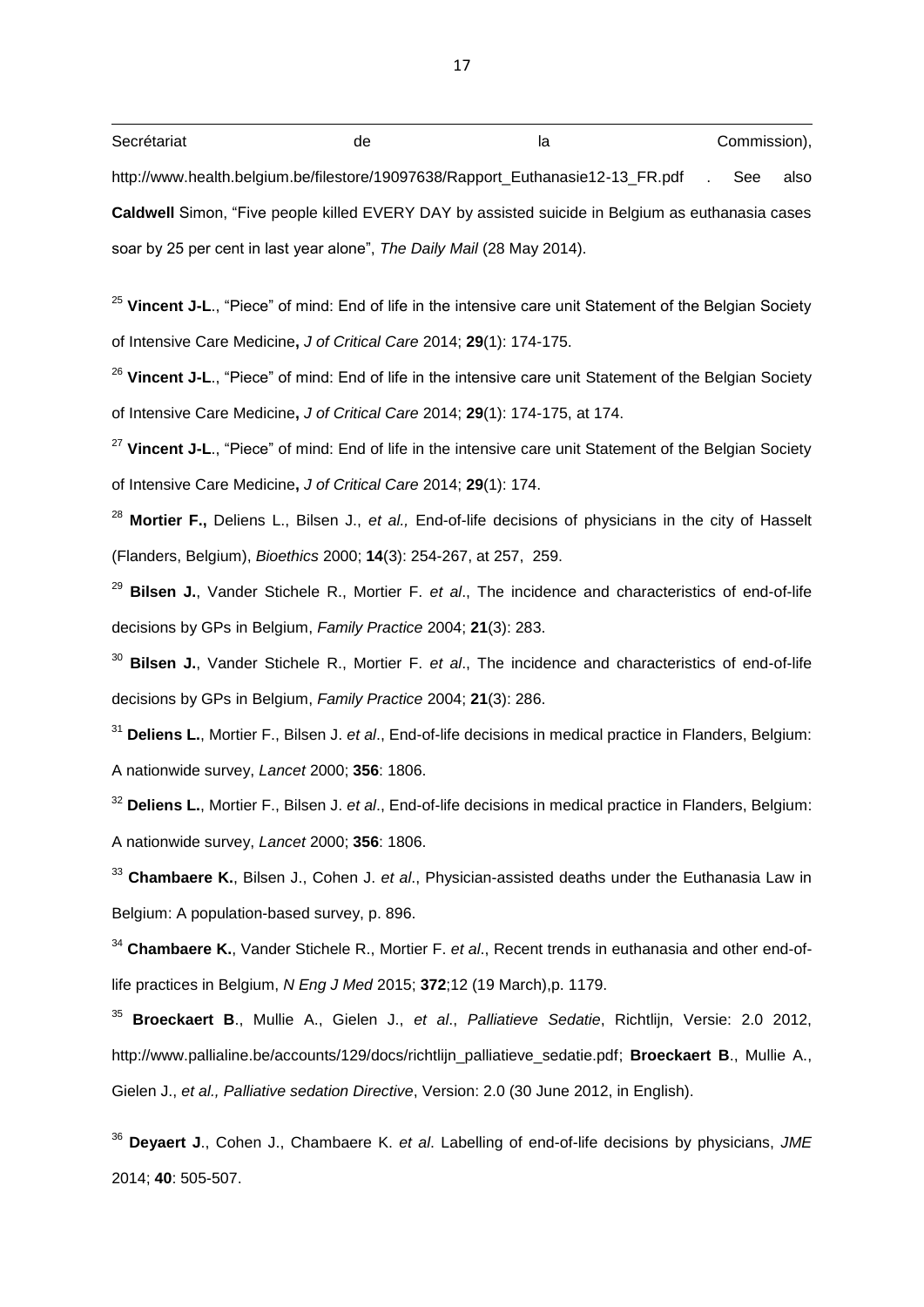<sup>37</sup> **Chambaere K.**, Bilsen J., Cohen J. *et al*., Physician-assisted deaths under the Euthanasia Law in Belgium: A population-based survey, pp. 895-8.

<sup>38</sup> **Mortier F.,** Deliens L., Bilsen J., *et al.,* End-of-life decisions of physicians in the city of Hasselt (Flanders, Belgium), *Bioethics* 2000; **14**(3): 254-267, at 261. There is no information about the remaining cases.

<sup>39</sup> **Belgian Act on Euthanasia**, Chapter II, Section 3, no. 1,

 $\overline{\phantom{a}}$ 

http://www.ethical-perspectives.be/viewpic.php?LAN=E&TABLE=EP&ID=59

<sup>40</sup> **Cohen-Almagor R**., First Do No Harm: Euthanasia of Patients with Dementia in Belgium, *J. of Medicine & Philosophy* (forthcoming).

<sup>41</sup> **Van der Heide A.**, Onwuteaka-Philipsen B., Rurup MI., *et al*., End-of-life practices in the Netherlands under the Euthanasia Act, *N. Engl. J. Med*. 2007; **356**: 1957-65.

<sup>42</sup> **Sercu M.**, Pype P., Christiaens T., *et al*, Are general practitioners prepared to end life on request in a country where euthanasia is legalised?, *J Med Ethics* 2012; **38**: 277.

<sup>43</sup> **Sercu M.**, Pype P., Christiaens T., *et al*, Are general practitioners prepared to end life on request in a country where euthanasia is legalised?, *J Med Ethics* 2012; **38**: 277*.* For further discussion, see **Pivodic L**., Van den Block L., Pardon K. *et al.,* Burden of family carers and care-related financial strain at the end of life: a cross-national population-based study, *European J. of Public Health* (17 March 2014).

<sup>44</sup> **Bernheim JL**., Wim Distelmans W., Mullie A., Questions and Answers on the Belgian Model of Integral End-of-Life Care: Experiment? Prototype? *Bioethical Inquiry* 2014; **11**:507–529; **Chambaere K.**, Bilsen J., Cohen J. *et al*., Physician-assisted deaths under the Euthanasia Law in Belgium: a population-based survey, *Canadian Medical Association Journal* 2010; **182**(9): 895-901.

<sup>45</sup> **Meeussen K.**, Van den Block L., Bossuyt N. *et al*., Physician reports of medication use with explicit intention of hastening the end of life in the absence of explicit patient request in general practice in Belgium, *BMC Public Health* 2010; **10**: 186.

<sup>46</sup> **Meeussen K.**, Van den Block L., Bossuyt N. *et al*., Physician reports of medication use with explicit intention of hastening the end of life in the absence of explicit patient request in general practice in Belgium, *BMC Public Health* 2010; **10**: 186*.*

<sup>47</sup> **Meeussen K.**, Van den Block L., Bossuyt N. *et al*., Physician reports of medication use with explicit intention of hastening the end of life in the absence of explicit patient request in general practice in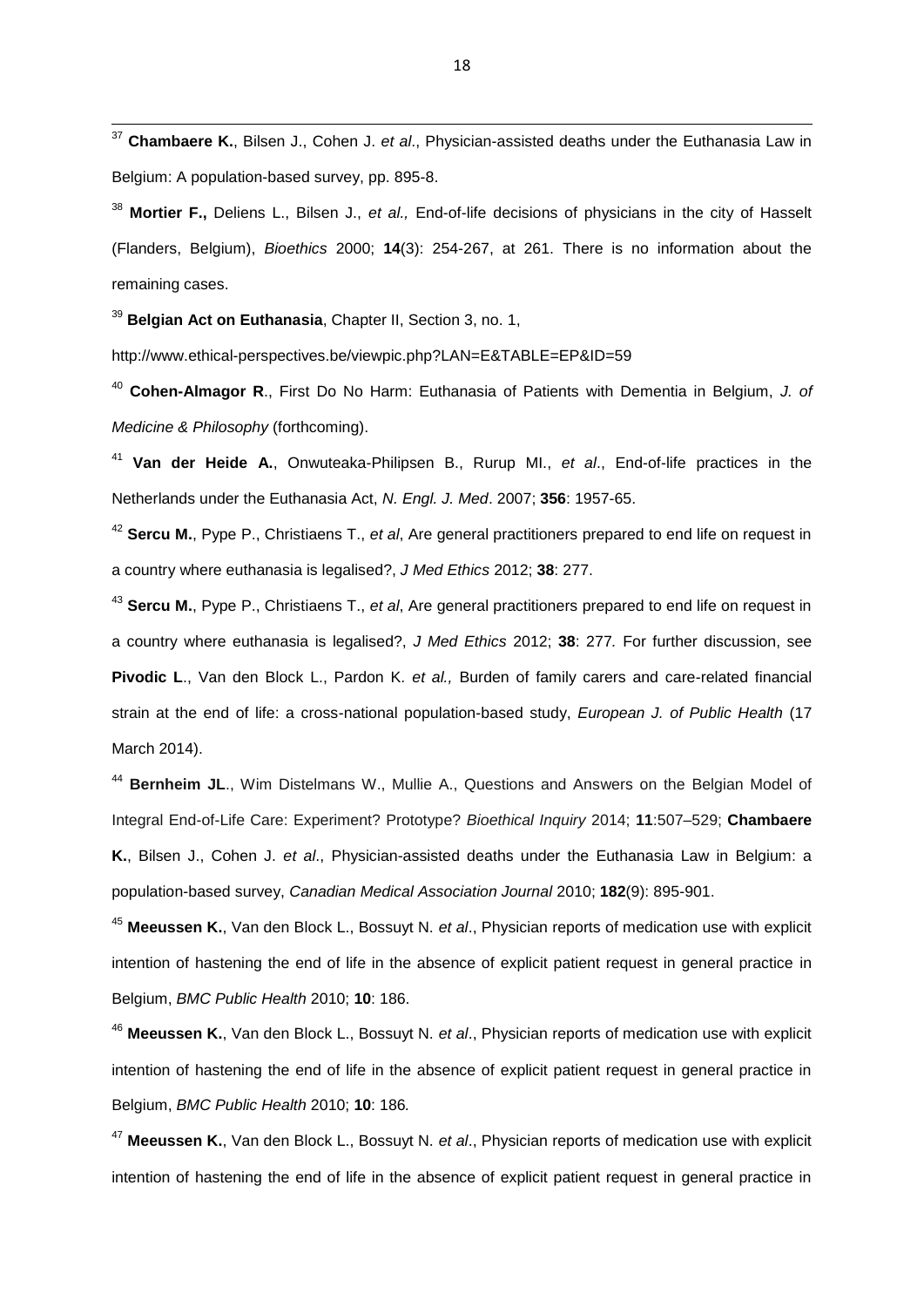Belgium, *BMC Public Health* 2010; **10**: 186*.*

1

<sup>48</sup> **Deyaert J**., Chambaere K, Cohen J. *et al*., Labelling of end-of-life decisions by physicians, *J Med Ethics* 2014; **40:** 506.

<sup>49</sup> **[Poses RM](https://mail.hull.ac.uk/owa/redir.aspx?SURL=BnRE9HTm7hRVtQzbWvw2nXdCEHNuL3dPASDNgGGriJ_p084hWhTSCGgAdAB0AHAAOgAvAC8AdwB3AHcALgBuAGMAYgBpAC4AbgBsAG0ALgBuAGkAaAAuAGcAbwB2AC8AcAB1AGIAbQBlAGQALwA_AHQAZQByAG0APQBQAG8AcwBlAHMAJQAyADAAUgBNACUANQBCAEEAdQB0AGgAbwByACUANQBEACYAYwBhAHUAdABoAG8AcgA9AHQAcgB1AGUAJgBjAGEAdQB0AGgAbwByAF8AdQBpAGQAPQAyADcANQAyADcANwA5AA..&URL=http%3a%2f%2fwww.ncbi.nlm.nih.gov%2fpubmed%2f%3fterm%3dPoses%2520RM%255BAuthor%255D%26cauthor%3dtrue%26cauthor_uid%3d2752779)**, [Bekes C,](https://mail.hull.ac.uk/owa/redir.aspx?SURL=B2t7dlqQ1Kpyvmi7r0WRftnpmyrutTBzXUZirK0CjKXp084hWhTSCGgAdAB0AHAAOgAvAC8AdwB3AHcALgBuAGMAYgBpAC4AbgBsAG0ALgBuAGkAaAAuAGcAbwB2AC8AcAB1AGIAbQBlAGQALwA_AHQAZQByAG0APQBCAGUAawBlAHMAJQAyADAAQwAlADUAQgBBAHUAdABoAG8AcgAlADUARAAmAGMAYQB1AHQAaABvAHIAPQB0AHIAdQBlACYAYwBhAHUAdABoAG8AcgBfAHUAaQBkAD0AMgA3ADUAMgA3ADcAOQA.&URL=http%3a%2f%2fwww.ncbi.nlm.nih.gov%2fpubmed%2f%3fterm%3dBekes%2520C%255BAuthor%255D%26cauthor%3dtrue%26cauthor_uid%3d2752779) [Copare FJ,](https://mail.hull.ac.uk/owa/redir.aspx?SURL=NQzm__u-Z6lJ0K21hwulKzDFzo7Q9uO7cw2U7pr0oivp084hWhTSCGgAdAB0AHAAOgAvAC8AdwB3AHcALgBuAGMAYgBpAC4AbgBsAG0ALgBuAGkAaAAuAGcAbwB2AC8AcAB1AGIAbQBlAGQALwA_AHQAZQByAG0APQBDAG8AcABhAHIAZQAlADIAMABGAEoAJQA1AEIAQQB1AHQAaABvAHIAJQA1AEQAJgBjAGEAdQB0AGgAbwByAD0AdAByAHUAZQAmAGMAYQB1AHQAaABvAHIAXwB1AGkAZAA9ADIANwA1ADIANwA3ADkA&URL=http%3a%2f%2fwww.ncbi.nlm.nih.gov%2fpubmed%2f%3fterm%3dCopare%2520FJ%255BAuthor%255D%26cauthor%3dtrue%26cauthor_uid%3d2752779) [Scott WE,](https://mail.hull.ac.uk/owa/redir.aspx?SURL=0xi4rJx_h5aNHoCPVWC_vwsAUFbldnoisAx8Go9byknp084hWhTSCGgAdAB0AHAAOgAvAC8AdwB3AHcALgBuAGMAYgBpAC4AbgBsAG0ALgBuAGkAaAAuAGcAbwB2AC8AcAB1AGIAbQBlAGQALwA_AHQAZQByAG0APQBTAGMAbwB0AHQAJQAyADAAVwBFACUANQBCAEEAdQB0AGgAbwByACUANQBEACYAYwBhAHUAdABoAG8AcgA9AHQAcgB1AGUAJgBjAGEAdQB0AGgAbwByAF8AdQBpAGQAPQAyADcANQAyADcANwA5AA..&URL=http%3a%2f%2fwww.ncbi.nlm.nih.gov%2fpubmed%2f%3fterm%3dScott%2520WE%255BAuthor%255D%26cauthor%3dtrue%26cauthor_uid%3d2752779) The answer to "What are my chances, doctor?" depends on whom is asked: prognostic disagreement and inaccuracy for critically ill patients, *[Crit](https://mail.hull.ac.uk/owa/redir.aspx?SURL=VomMM4rWTRFyQB4JlYS_beZqYaKxAi1-Kzv-jsBlNm_p084hWhTSCGgAdAB0AHAAOgAvAC8AdwB3AHcALgBuAGMAYgBpAC4AbgBsAG0ALgBuAGkAaAAuAGcAbwB2AC8AcAB1AGIAbQBlAGQALwA_AHQAZQByAG0APQBQAE8AUwBFAFMAKwBSAC4AKwBDAFIASQBUACsAQwBBAFIARQArAE0ARQBEACsAMQA5ADgAOQAlADMAQgAxADcAJQAzAEEAOAAyADcALQA4ADMAMwA.&URL=http%3a%2f%2fwww.ncbi.nlm.nih.gov%2fpubmed%2f%3fterm%3dPOSES%2bR.%2bCRIT%2bCARE%2bMED%2b1989%253B17%253A827-833)  [Care Med](https://mail.hull.ac.uk/owa/redir.aspx?SURL=VomMM4rWTRFyQB4JlYS_beZqYaKxAi1-Kzv-jsBlNm_p084hWhTSCGgAdAB0AHAAOgAvAC8AdwB3AHcALgBuAGMAYgBpAC4AbgBsAG0ALgBuAGkAaAAuAGcAbwB2AC8AcAB1AGIAbQBlAGQALwA_AHQAZQByAG0APQBQAE8AUwBFAFMAKwBSAC4AKwBDAFIASQBUACsAQwBBAFIARQArAE0ARQBEACsAMQA5ADgAOQAlADMAQgAxADcAJQAzAEEAOAAyADcALQA4ADMAMwA.&URL=http%3a%2f%2fwww.ncbi.nlm.nih.gov%2fpubmed%2f%3fterm%3dPOSES%2bR.%2bCRIT%2bCARE%2bMED%2b1989%253B17%253A827-833)*. 1989; **17**(8):827-33.

<sup>50</sup> Vincent J-L., "Piece" of mind: End of life in the intensive care unit Statement of the Belgian Society of Intensive Care Medicine**,** *J of [Critical](http://www.sciencedirect.com/science/journal/08839441) Care* 2014; **29**(1): 174.

<sup>51</sup> **Vincent J-L**., "Piece" of mind: End of life in the intensive care unit Statement of the Belgian Society of Intensive Care Medicine**,** *J of [Critical](http://www.sciencedirect.com/science/journal/08839441) Care* 2014; **29**(1): 174.

<sup>52</sup> Vincent J-L., "Piece" of mind: End of life in the intensive care unit Statement of the Belgian Society of Intensive Care Medicine**,** *J of [Critical](http://www.sciencedirect.com/science/journal/08839441) Care* 2014; **29**(1): 174.

<sup>53</sup> **Vincent J-L**., "Piece" of mind: End of life in the intensive care unit Statement of the Belgian Society of Intensive Care Medicine**,** *J of [Critical](http://www.sciencedirect.com/science/journal/08839441) Care* 2014; **29**(1): 174-175.

<sup>54</sup> **Vincent J-L**., "Piece" of mind: End of life in the intensive care unit Statement of the Belgian Society of Intensive Care Medicine**,** *J of [Critical](http://www.sciencedirect.com/science/journal/08839441) Care* 2014; **29**(1): 174.

<sup>55</sup> **Vincent J-L**., "Piece" of mind: End of life in the intensive care unit Statement of the Belgian Society of Intensive Care Medicine**,** *J of [Critical](http://www.sciencedirect.com/science/journal/08839441) Care* 2014; **29**(1): 175*.*

<sup>56</sup> **Vincent J-L**, Carte blanche: "Maintenons la santé, mais pas la vie à tout prix", *Le Soir* (25 February 2014), [http://www.lesoir.be/478262/article/maintenant-sur-lesoirbe/2014-02-25/carte-blanche](http://www.lesoir.be/478262/article/maintenant-sur-lesoirbe/2014-02-25/carte-blanche-maintenons-sante-mais-pas-vie-tout-prix)[maintenons-sante-mais-pas-vie-tout-prix](http://www.lesoir.be/478262/article/maintenant-sur-lesoirbe/2014-02-25/carte-blanche-maintenons-sante-mais-pas-vie-tout-prix) .

<sup>57</sup> **Vincent J-L**, Carte blanche: "Maintenons la santé, mais pas la vie à tout prix", *Le Soir* (25 February 2014), [http://www.lesoir.be/478262/article/maintenant-sur-lesoirbe/2014-02-25/carte-blanche](http://www.lesoir.be/478262/article/maintenant-sur-lesoirbe/2014-02-25/carte-blanche-maintenons-sante-mais-pas-vie-tout-prix)[maintenons-sante-mais-pas-vie-tout-prix](http://www.lesoir.be/478262/article/maintenant-sur-lesoirbe/2014-02-25/carte-blanche-maintenons-sante-mais-pas-vie-tout-prix) . See also **Cook M**., Belgian intensive care doctors back involuntary euthanasia, *BioEdge* (11 April 2014).

<sup>58</sup> Personal communication of Professor Jean-Louis Vincent (10 December 2008).

<sup>59</sup> **Chambaere K.**, Bilsen J., Cohen J. *et al*., Physician-assisted deaths under the Euthanasia Law in Belgium: a population-based survey, *Canadian Medical Association Journal* 2010; **182**(9): 899.